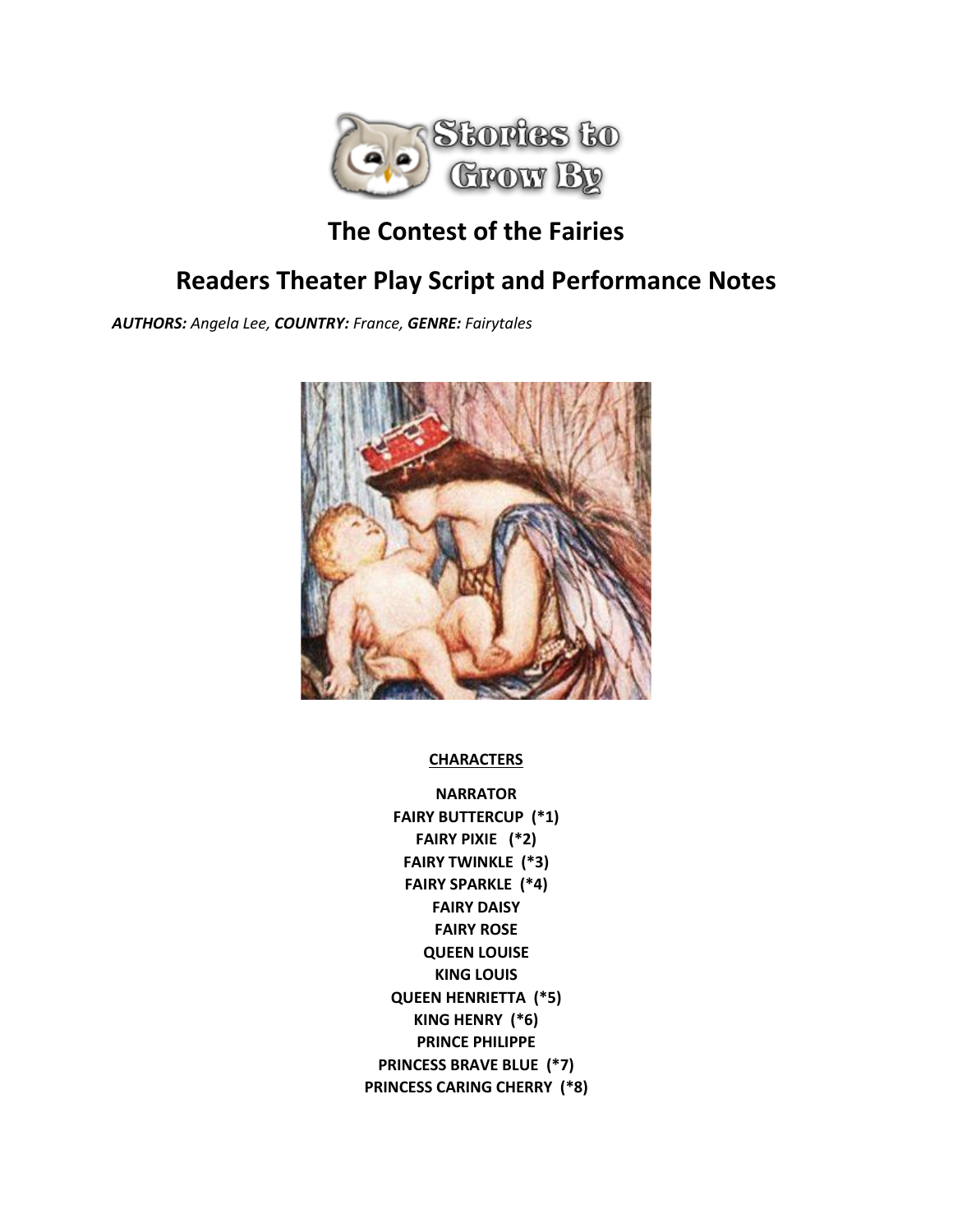## **PRINCESS FUNNY FUSCHIA (\*9) PRINCESS OUTGOING ORANGE (\*10) PRINCESS VALIANT VIOLET (\*11) PRINCESS WISE WINTERGREEN (\*12) PRINCESS ROSANELLA**

**(\*1) actor who plays FAIRY BUTTERCUP also plays BEE #1 and CARRIAGE FAIRY #1**

**(\*2) actor who plays FAIRY PIXIE also plays BEE #2 and CARRIAGE FAIRY #2**

**(\*3) actor who plays FAIRY TWINKLE also plays BEE #3 and CARRIAGE FAIRY #3**

**(\*4) actor who plays FAIRY SPARKLE also plays BEE #4 and CARRIAGE FAIRY #4**

**(\*5) actor who plays QUEEN HENRIETTA also plays BEE #5**

**(\*6) actor who plays KING HENRY also plays BEE #6**

**(\*7) actor who plays PRINCESS BRAVE BLUE also plays NURSEMAID #1 and MALE WEDDING GUEST #1**

**(\*8) actor who plays PRINCESS CARING CHERRY also plays NURSEMAID #2 and MALE WEDDING GUEST #2**

**(\*9) actor who plays PRINCESS FUNNY FUCHSIA also plays NURSEMAID #3 and MALE WEDDING GUEST #3**

**(\*10) actor who plays PRINCESS OUTGOING ORANGE also plays NURSEMAID #4 and FEMALE WEDDING GUEST #1**

**(\*11) actor who plays PRINCESS VALIANT VIOLET also plays NURSEMAID #5 and FEMALE WEDDING GUEST #2**

**(\*12) actor who plays PRINCESS WISE WINTERGREEN also plays NURSEMAID #6 and FEMALE WEDDING GUEST #3**

*\*Performance notes can be found on the pages following the script*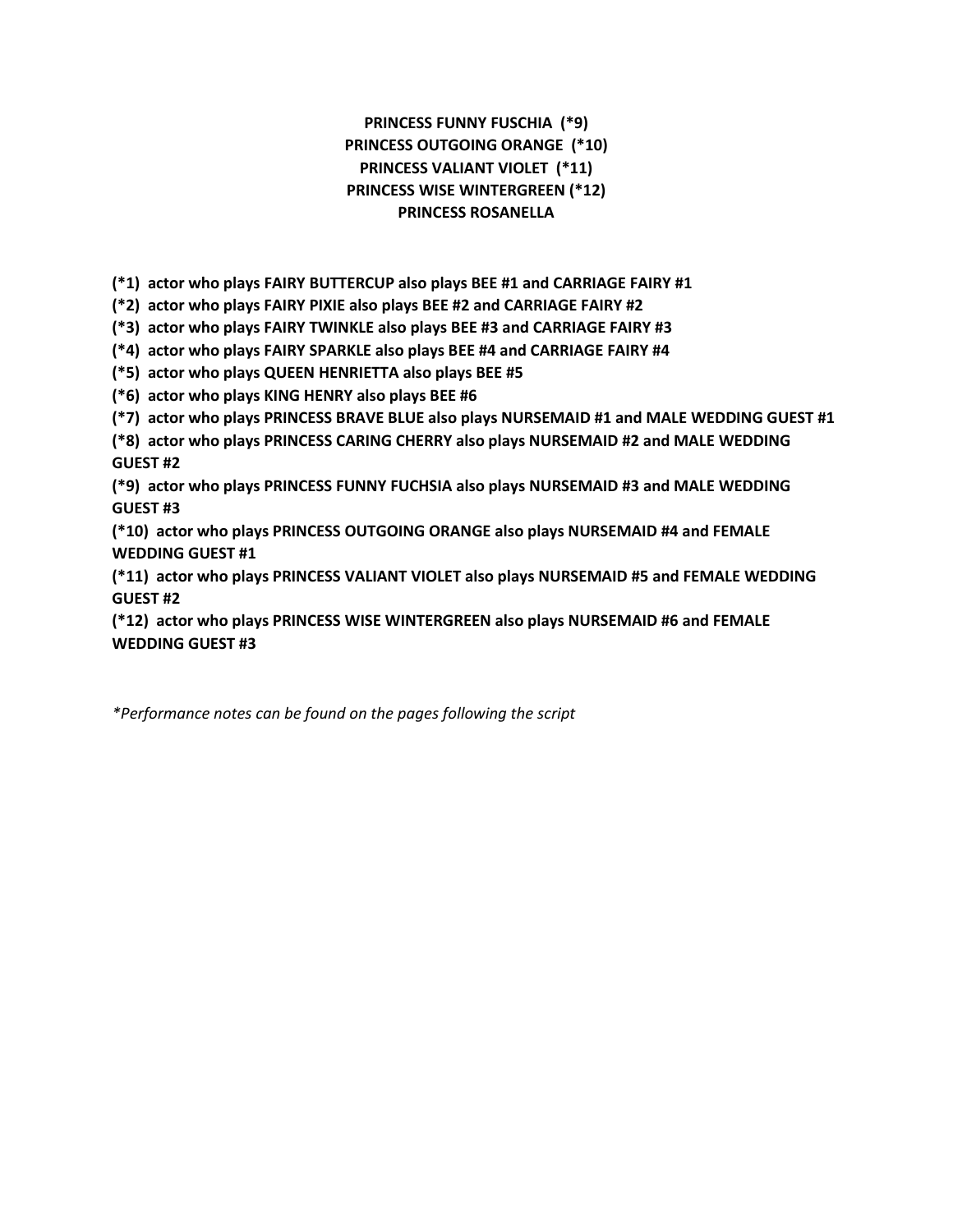## **Scene 1 – Fairyland**

[**Stage set**: The stage is divided into two sections. One half of the stage will be two castle bedrooms. Divide into two sections, one for KING MILFOR and QUEEN MILFOR, and the other one for KING BRIGHTON and QUEEN BRIGHTON. Each bedroom has a bed and a small table. The other half of the stage is the royal garden. There is a fountain and a bench in front of it.]

[Scene 1 takes place at the front of the stage, in front of all the other set pieces. It is indicated by four mushroom stools made from milk crates. (**See Performance Notes** for ideas on set design)]

## **NARRATOR:**

Hello, Ladies and Gentlemen. Welcome to our performance of "Contest of the Fairies." This is a story from France and it's brought to you by *Stories to Grow by*.

[NARRATOR steps forward.]

## **NARRATOR:**

May I present to you (*with a grand gesture*) the Fairy council?

[FAIRY BUTTERCUP, FAIRY PIXIE, FAIRY SPARKLE and FAIRY BUTTERCUP "fly" in from both sides of the stage. FAIRY BUTTERCUP takes a seat the center of the semi-circle. FAIRY PIXIE, FAIRY BUTTERCUP, and FAIRY SPARKLE take seats on the mushroom chairs that form a semi-circle, and happily chat with one another.]

[FAIRY BUTTERCUP claps. FAIRY PIXIE, FAIRY BUTTERCUP, and FAIRY SPARKLE all stop talking. They sit up straight and tall, looking at FAIRY BUTTERCUP.]

[NARRATOR steps back.]

## **FAIRY BUTTERCUP:**

Fellow Fairies, it is time for the Fairy Council to begin. As you know, this meeting was called to discuss who should take my place as next Head of Fairyland. Now we have quite a conundrum (pronounce: kuh-NUN-drum) on our hands because we have two qualified candidates – Fairy Daisy and Fairy Rose.

## **FAIRY PIXIE:**

(*shakes head)* A conundrum indeed. (*looks around*) Where are they?

## **FAIRY BUTTERCUP:**

Not here at the moment. So we are free to discuss the matter. Now, your thoughts?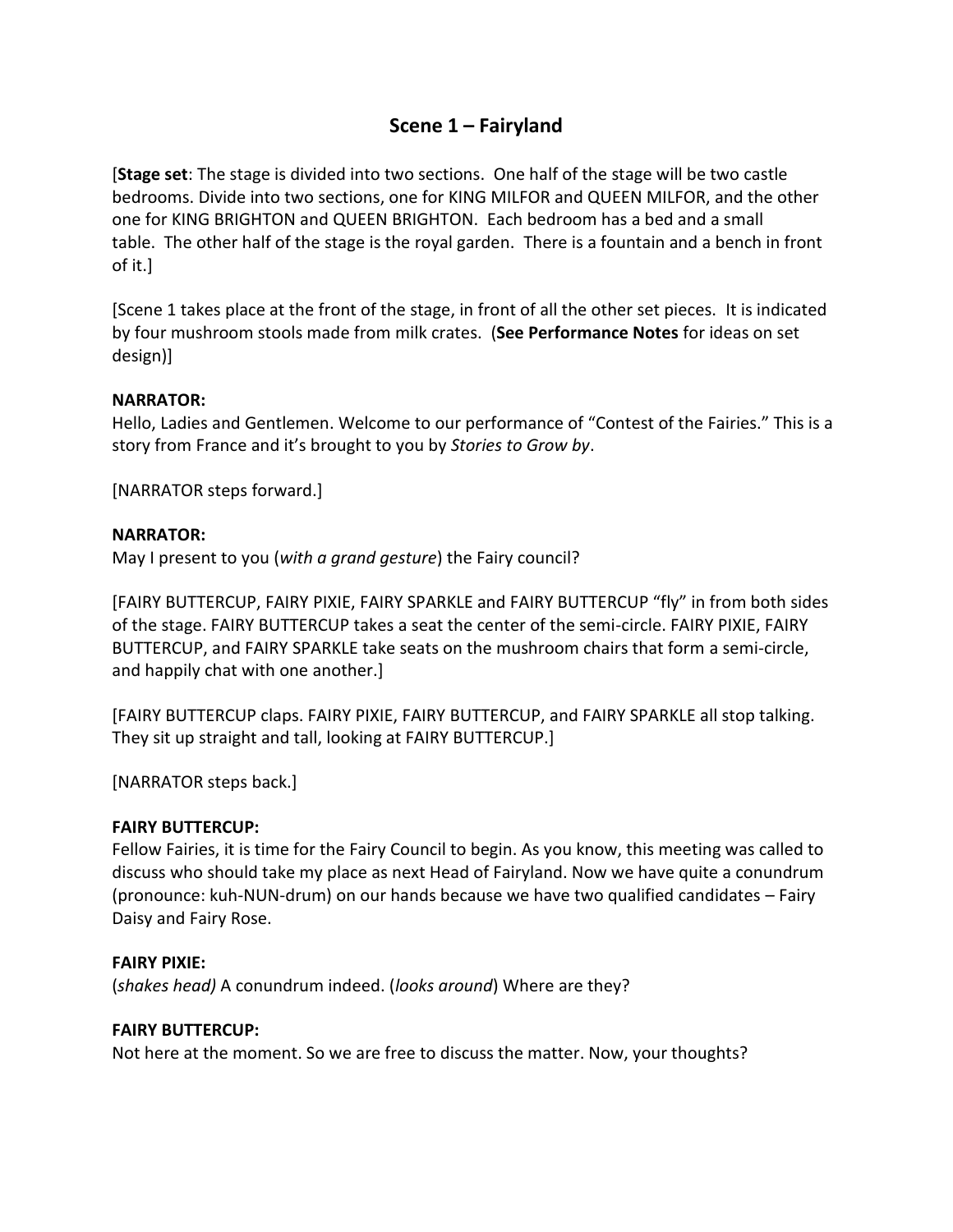## **FAIRY TWINKLE:**

(*enthusiastically*) Are we going to take a vote?

### **FAIRY BUTTERCUP:**

Of course. But first, let's discuss–

### **FAIRY TWINKLE:**

I vote for Fairy Daisy! She has big bright dreams for the future of Fairyland. And she is the best flier of any of us. Have you seen her flip somersaults in mid-air?

### **FAIRY PIXIE:**

Since when is flipping somersaults in the air a qualification to be Head of Fairyland? We need a leader who has her head AND her feet firmly on the ground. And you know that means Fairy Rose!

### **FAIRY SPARKLE:**

We're FAIRIES, not trolls. My vote is also for Fairy Daisy. She has the vision to lift us to bold new worlds!

### **FAIRY PIXIE:**

Really, ladies? You prefer a leader who follows some vision to who-knows-what-new-world and leaves behind the duties at home? Apparently SOME of you (*glares at Fairy Sparkle and Fairy Twinkle*) have forgotten what happened when FAIRY LUNA was head of Fairyland.

#### **FAIRY BUTTERCUP:**

(*shudders*) How could we forget?

#### **FAIRY PIXIE:**

One bad spell, and all our wands in Fairyland disappeared – like that!

[FAIRIES gasp, hold one or both hands to their cheeks, and shudder.]

#### **FAIRY PIXIE:**

What do you say now, Fairy Buttercup?

#### **FAIRY BUTTERCUP:**

Well I must say, you have a point. Fairy Rose is always calm and thoughtful. Important qualities, no doubt. But where does that take us? My vote counts as one, the same as everyone else. So we're at a tie. Two votes for Fairy Rose and two votes for Fairy Daisy.

#### **FAIRY SPARKLE:**

What do we do?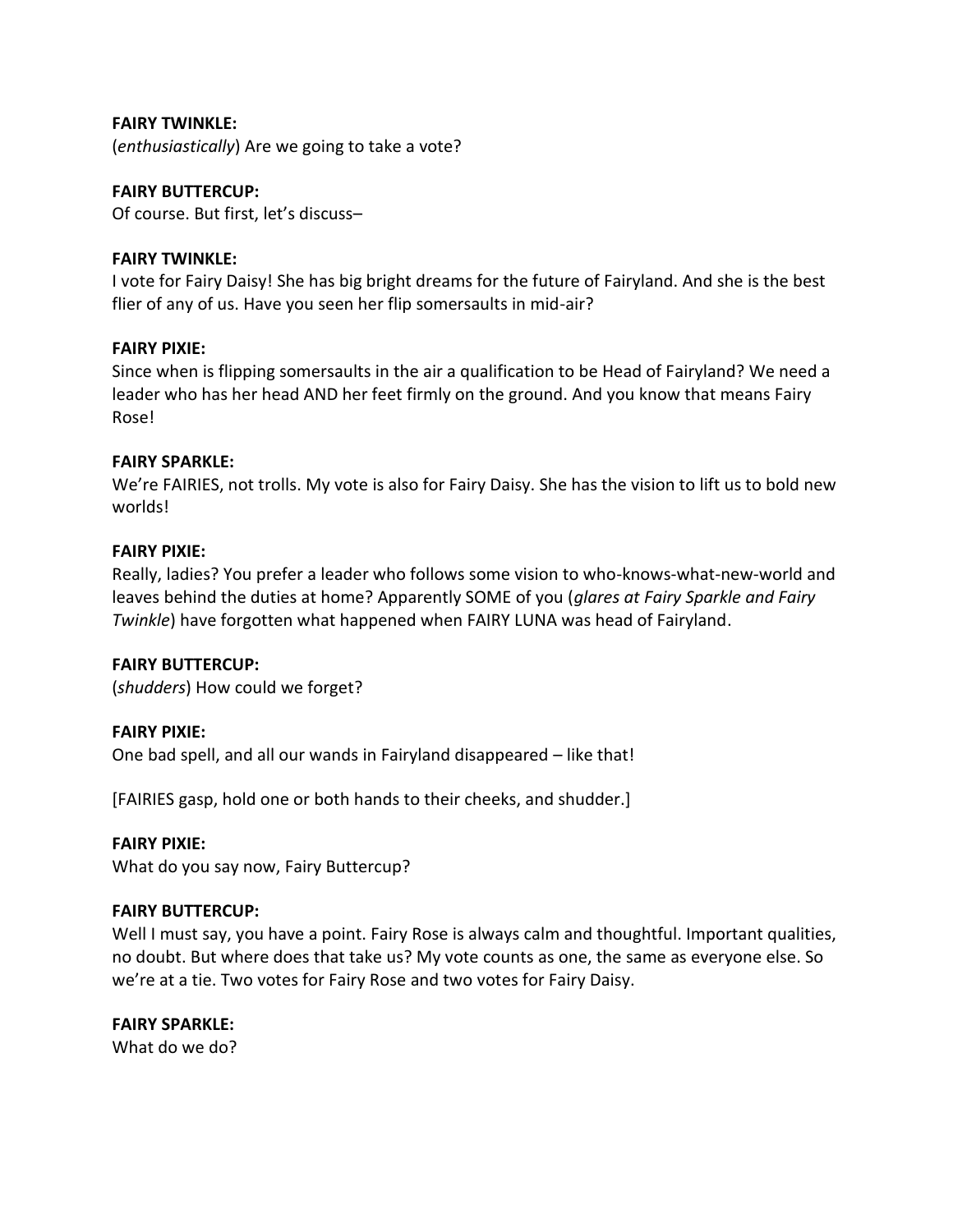## **FAIRY BUTTERCUP:**

Let's put our heads together.

[FAIRY SPARKLE rushes to FAIRY BUTTERCUP'S side and places her head against FAIRY BUTTERCUP'S head.]

## **FAIRY BUTTERCUP:**

Well, I don't mean literally! Fairies, follow me.

[FAIRY BUTTERCUP leads FAIRIES in circling the stage for a few moments. Each fairy holds one hand to her chest while cradling that arm's elbow with the other hand and tipping her head in a thoughtful pose.]

### **FAIRY BUTTERCUP:**

(*stops, looks at audience, and points one finger upward in the air*) Perhaps we should call them both in to help.

### **FAIRY SPARKLE:**

Of course! The Head of Fairyland must be a problem solver. What better way to find out who is the better candidate than to let them solve this very problem?

### **FAIRY PIXIE:**

Let's call them at once.

[FAIRIES join arms and yodel the words "FAIRY ROSE" and "FAIRY DAISY". When they have repeated the names twice, FAIRY ROSE and FAIRY DAISY appear from opposite sides of the stage. They both curtsy with respect.]

## **FAIRY ROSE:**

Great Ones!

## **FAIRY DAISY:**

We are summoned.

#### **FAIRY BUTTERCUP:**

Fairy Rose, Fairy Daisy. Thank you for coming. We have been discussing the position of Head of Fairyland. Frankly, it seems you are both equally worthy of being named to the position.

## **FAIRY ROSE:**

Yet one of us is a TAD more worthy than the other, I would think.

## **FAIRY DAISY:**

And that would be ME.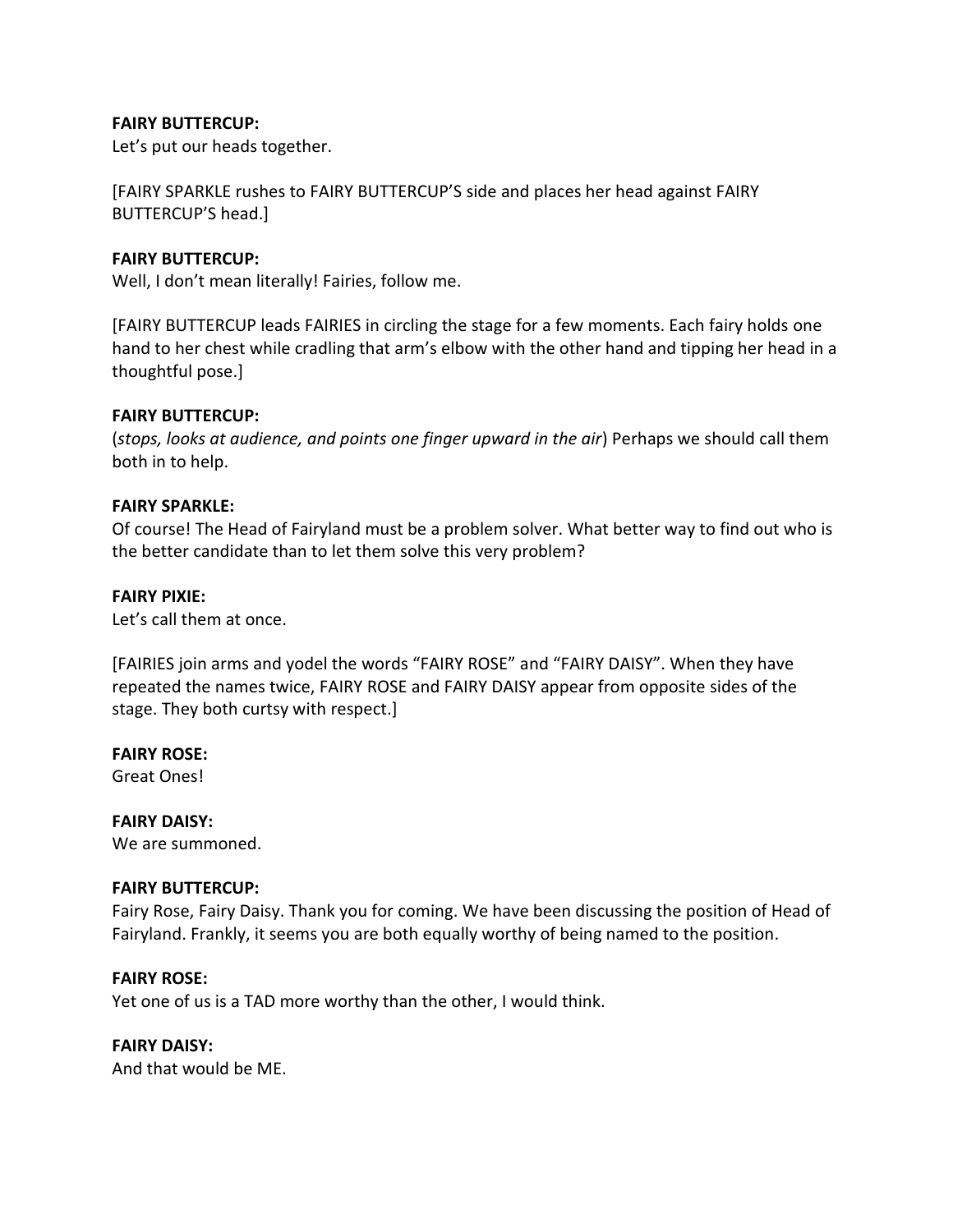### **FAIRY BUTTERCUP:**

Both of you stop, for goodness sake! The truth is, we're in a bit of a pickle. There can only be one Head of Fairyland. And there are two of you. So, we were kinda hoping you two could…

[FAIRY BUTTERCUP, FAIRY SPARKLE, and FAIRY TWINKLE nod. FAIRY DAISY and FAIRY ROSE exchange a long look. FAIRY DAISY puts her hands up in a "WHAT?" gesture. FAIRY ROSE shakes her head and puts her hands up with palms outward as if to say "I have no idea."]

## **FAIRY DAISY:**

Oh! You want US to decide?

[Other FAIRIES nod.]

### **FAIRY ROSE:**

May FAIRY DAISY and I have a moment to confer?

[FAIRY DAISY and FAIRY ROSE move off to the side and whisper to one another. They gesture wildly with their hands. Then they both return to the elder fairies.]

### **FAIRY DAISY:**

(*smiling brightly*) We have conferred. What we are proposing is a little friendly competition.

#### **FAIRY ROSE:**

The winner to become the new Head of Fairyland.

#### **FAIRY BUTTERCUP:**

Hmm. What kind of competition do you have in mind?

#### **FAIRY ROSE:**

I shall raise a princess who is irresistible to all men. Every man who meets her will fall madly in love with her.

#### **FAIRY PIXIE:**

That's not so new…

#### **FAIRY DAISY:**

(*holds up her index finger*) Hear us out. And I will raise a prince. A prince so charming, he can resist any woman. In fact, (*pauses dramatically*) he will stay true to no one woman.

## **FAIRY BUTTERCUP and FAIRY PIXIE:**

Oooh!

#### **FAIRY PIXIE:**

I get it!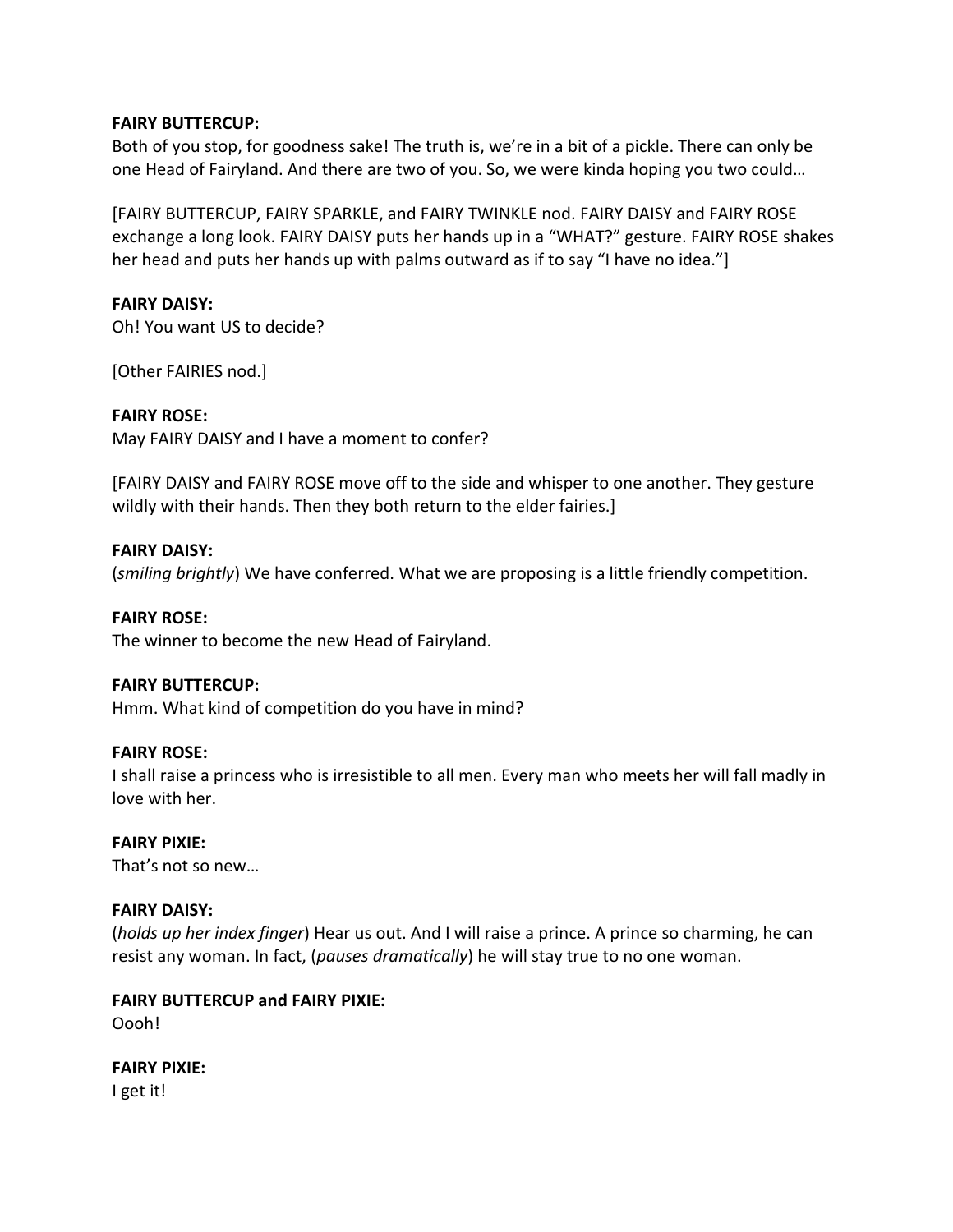## **FAIRY SPARKLE:**

(*perplexed*) I don't!

## **FAIRY BUTTERCUP:**

Look. If Fairy Daisey's prince can resist the charms of Fairy Rose's princess, then Fairy Daisy wins and is Head of Fairyland. If Fairy Rose's princess can win the heart of the prince and gain his proposal of marriage, then Fairy Rose wins and is Head of Fairyland.

## **FAIRY SPARKLE:**

I see!

[FAIRY BUTTERCUP, FAIRY SPARKLE, and FAIRY PIXIE begin to talk excitedly.]

## **FAIRY BUTTERCUP:**

(*rings her bell to bring the meeting back to order*) Fellow Fairies! You heard the motion. Fairy Rose will bring up a princess who is irresistible to all men. And Fairy Daisy will raise a prince who can be true to no one woman. Of course, this will take time, but what's a few years in Fairyland?

## **FAIRY SPARKLE:**

Over in a flash.

**FAIRY PIXIE:** No time at all.

# **FAIRY BUTTERCUP:**

So. All who agree to this competition, say aye!

## **EVERYONE:**

Aye!

**FAIRY BUTTERCUP:** All opposed?

[All are silent.]

## **FAIRY BUTTERCUP:**

It is settled. (*to Fairy Daisy and Fairy Rose*) Good luck. (t*o audience, in a announcer's voice*) Let the games begin!

[FAIRY SPARKLE pulls out a bag of popcorn and a large fountain soda cup. She begins crunching and slurping loudly.]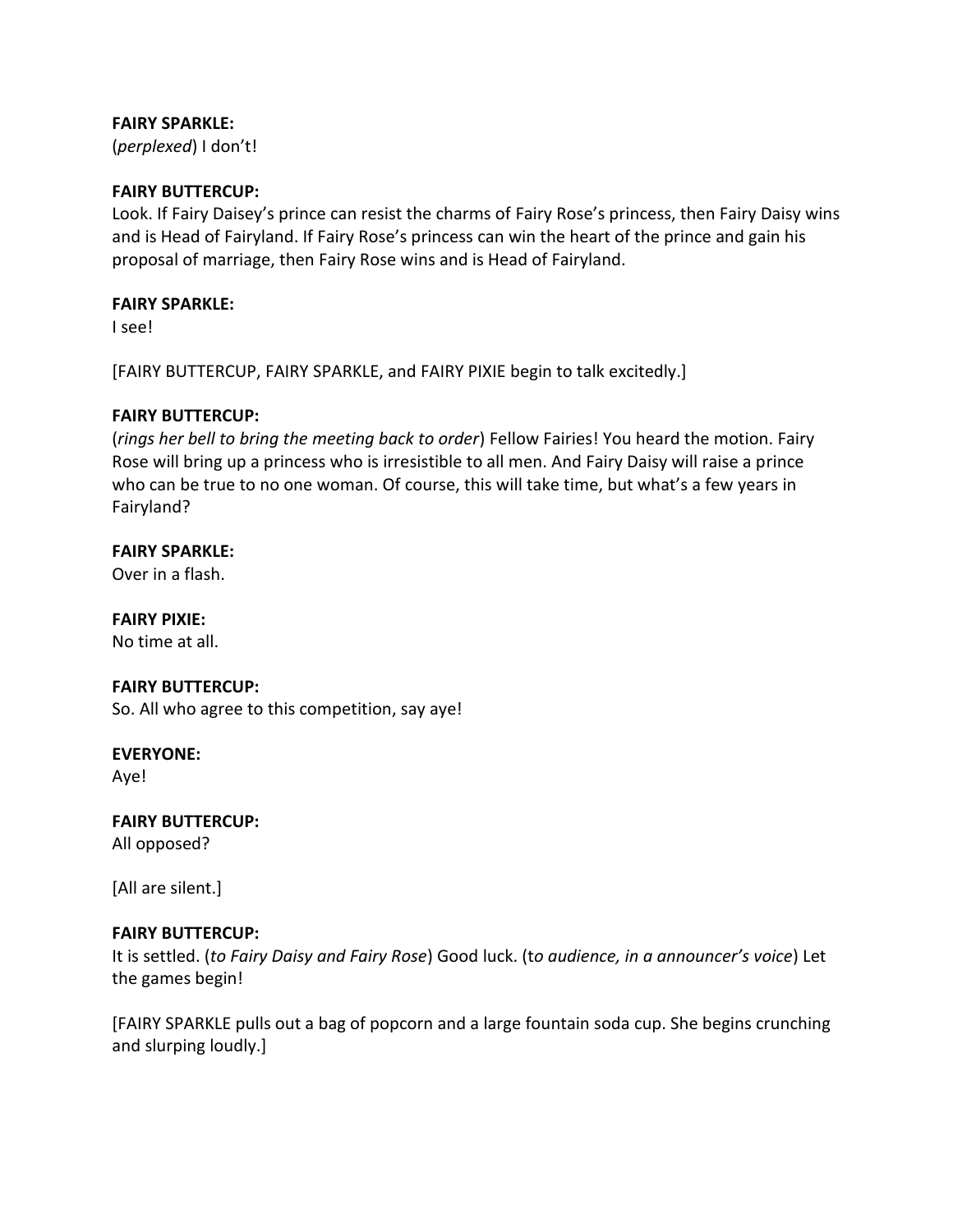**FAIRY PIXIE:** FAIRY SPARKLE! What on Earth are you doing?

**FAIRY SPARKLE:** What's wrong with a little refreshment?

[All of the fairies glare at FAIRY SPARKLE.]

## **FAIRY SPARKLE:**

WHAT????

[All of the other fairies continue to glare.]

## **FAIRY SPARKLE:**

Oh, very well!

[FAIRY SPARKLE puts the popcorn and soda back behind her. She sits up regally. FAIRY ROSE and FAIRY DAISY curtsy before FAIRY SPARKLE, FAIRY BUTTERCUP, FAIRY PIXIE and FAIRY BUTTERCUP. FAIRY SPARKLE, FAIRY BUTTERCUP, FAIRY PIXIE and FAIRY BUTTERCUP nod regally as FAIRY DAISY and FAIRY ROSE exit.]

[Mushroom stools are removed. Either FAIRIES take them offstage as they exit, or stagehands come on to remove them.]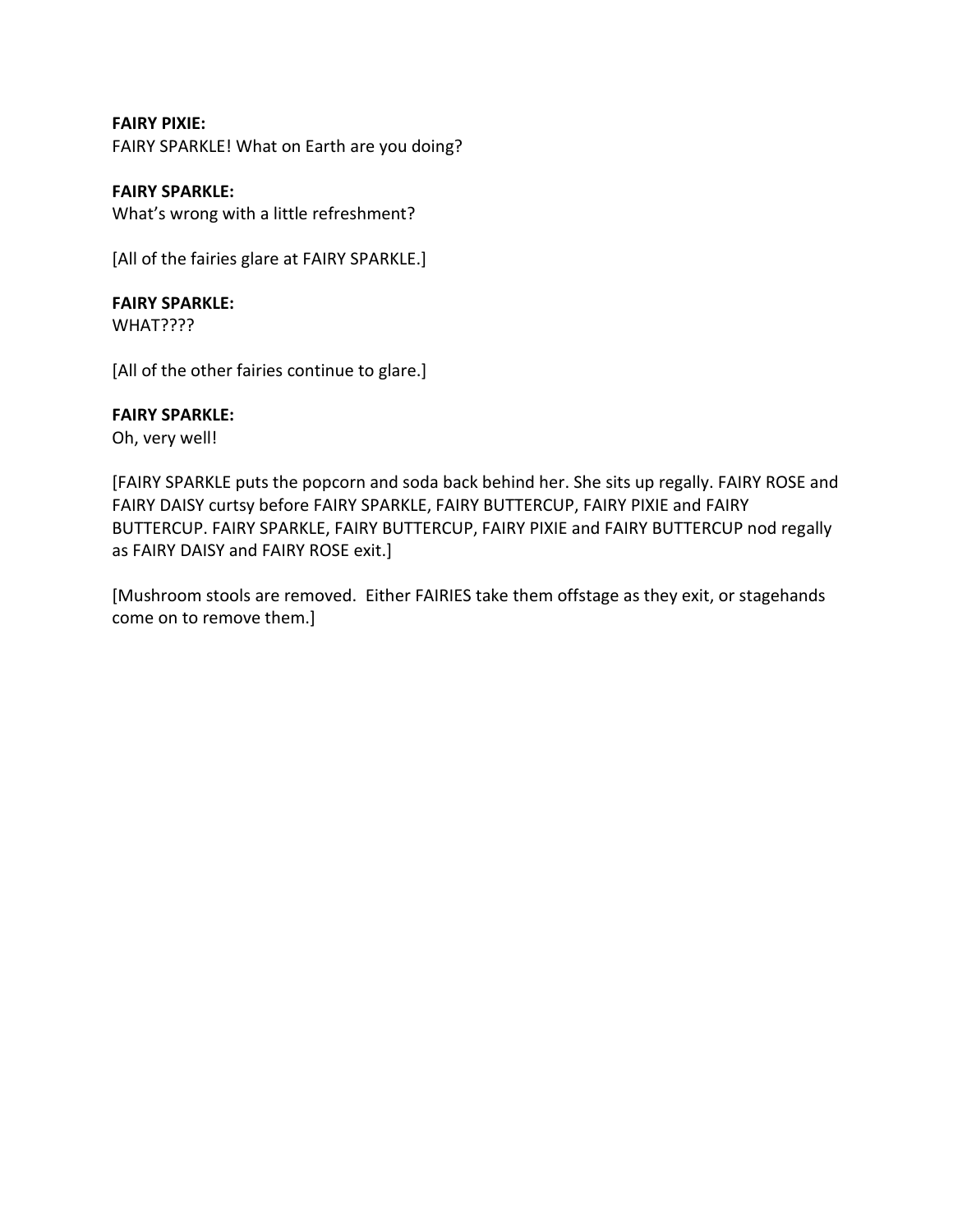## **Scene 2 – Castle bedroom of King Louis and Queen Louise/the castle bedroom of King Henry and Queen Henrietta**

[**Stage Set**: One half of the stage is divided into two bedrooms. Each bedroom has a bed, and a night table, with a candle on it. (**See Performance Notes** on how to simply create the beds, and how to simulate the flame of a candle - no actual candle flames on stage. Also, ideas on how to set up the two sets of furniture.) QUEEN LOUISE'S room also needs another small table and a chair. This can be placed wherever is most convenient to your layout. On this table is a vase (not glass) with a pink rose.]

[As the scene opens, KING LOUIS is in his bed reading a scroll. QUEEN LOUISE is seated at the dressing table beside him, brushing her hair. On the opposite end of the stage, KING HENRY is also in bed reading a scroll, however he is frozen in place. QUEEN HENRIETTA is also beside him and she is brushing her hair however she, too, is frozen in place.]

[NARRATOR enters.]

## **NARRATOR:**

You remember Fairy Rose, right? She's the one raising a princess who will be irresistible to all men. And Fairy Daisy. She's the one raising a prince who will be true to no one woman. Fairy Rose has the princess, and Fairy Kate has the prince – get it? Anyway, Fairy Rose chose this castle over here *(gestures to area where King Louis and Queen Louise are situated)* where King Louis and Queen Louise are raising a daughter. The young princess Rosanella is the pride and joy of the kingdom.

## **QUEEN LOUISE:**

(*to King Louis*) Did I tell you what our Rosanella did today?

## **KING LOUIS:**

(*puts down scroll*) Another escapade (pronounce: ess-kah-PAYD).

## **QUEEN LOUISE:**

You love these stories as much as I do. So our daughter was having her very first riding lesson. Beauregard (pronounce: BOUGH-rih-gard) asked if she needed a boost to get up in the horse's saddle. Obviously she does, since Rosanella can't even reach the belly of the horse.

## **KING LOUIS:**

(*nods*) Of course.

## **QUEEN LOUISE:**

So I said, "Rosanella, let Beauregard help you up. It's too high for you." Rosanella looked at me and said, "Mama, sometimes you just have to let me do things by myself!"

[KING LOUIS and QUEEN LOUISE laugh.]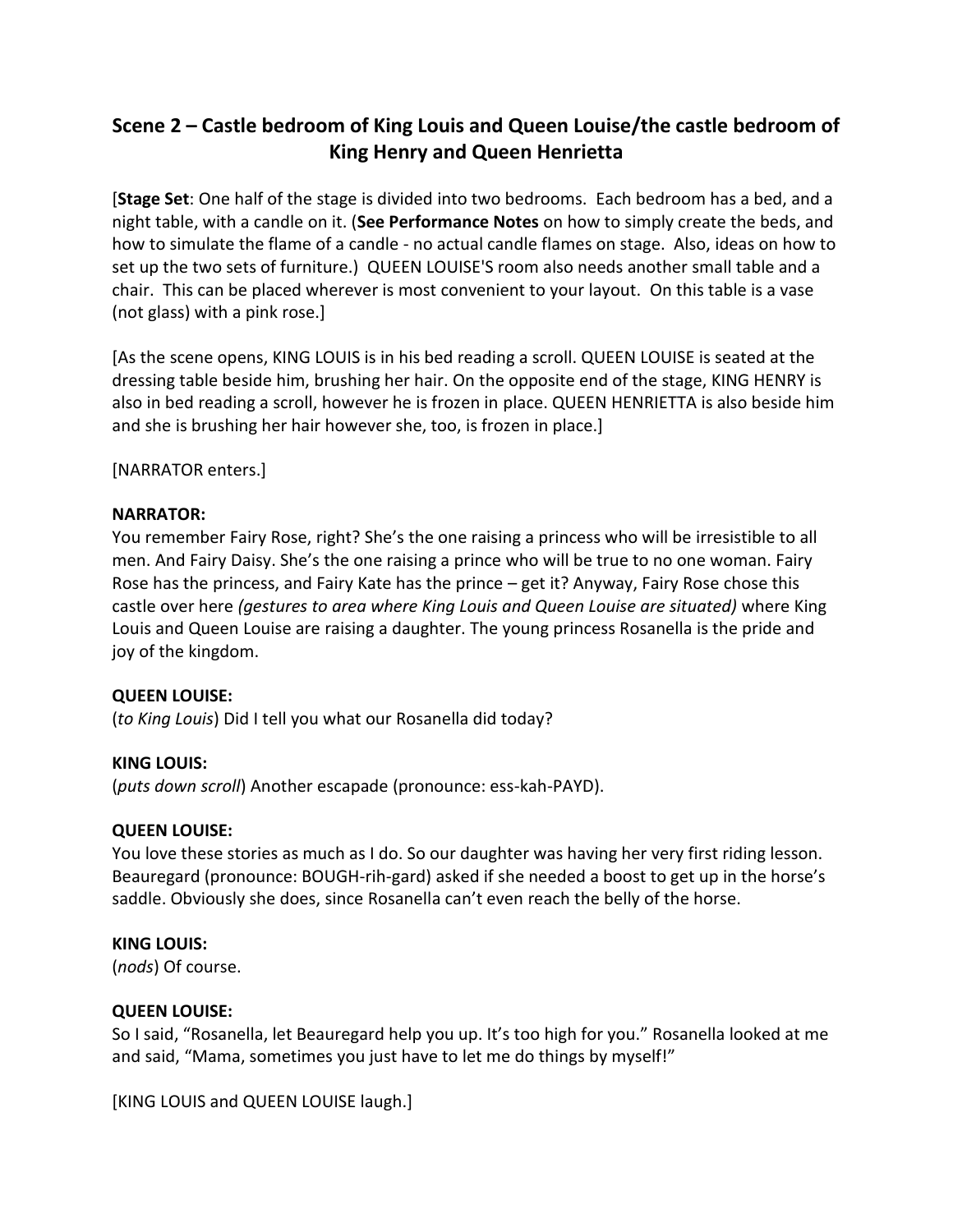### **KING LOUIS:**

Such a tiger, and only five years old! Who knows what we're in for when she grows up?

## **QUEEN LOUISE:**

Let's not think about THAT. But don't you know, she got onto that horse without any help!

**KING LOUIS:**

How did she manage it?

## **QUEEN LOUISE:**

She grabbed hold of the stirrups and climbed up like a mountain goat!

### **KING LOUIS:**

Is it because we're her parents, or is our Rosanella truly the most amazing little girl in the entire kingdom?

## **QUEEN LOUISE:**

What kingdom – the world! Everyone knows our princess is special. Isn't it proof that she was born with a birthmark of a pink rose on her neck? (*picks up a pink rose from her dresser and holds it under her chin*) All the village ladies are now painting a pink rose on the necks of their own infant daughters. But of course it's not the same.

#### **KING LOUIS:**

There is only one Rosanella.

## **QUEEN LOUISE:**

You should hear those at court. If one court attendant offers to help with something, the other will say: "Sometimes you just have to let me do things by myself!"

#### **KING LOUIS:**

Well, I'm not sure THAT's a precedent we want to encourage.

[KING LOUIS rolls his scroll and puts it to the side.]

#### **KING LOUIS:**

It is time to turn in. Come to bed, my dear. I shall blow out the candle.

[QUEEN LOUISE goes to her bed and takes off the robe she wears over her long nightgown. KING LOUIS blows out the candle. (**See Performance Notes** for ideas on how to simulate this).]

#### **KING LOUIS:**

Goodnight, my Queen.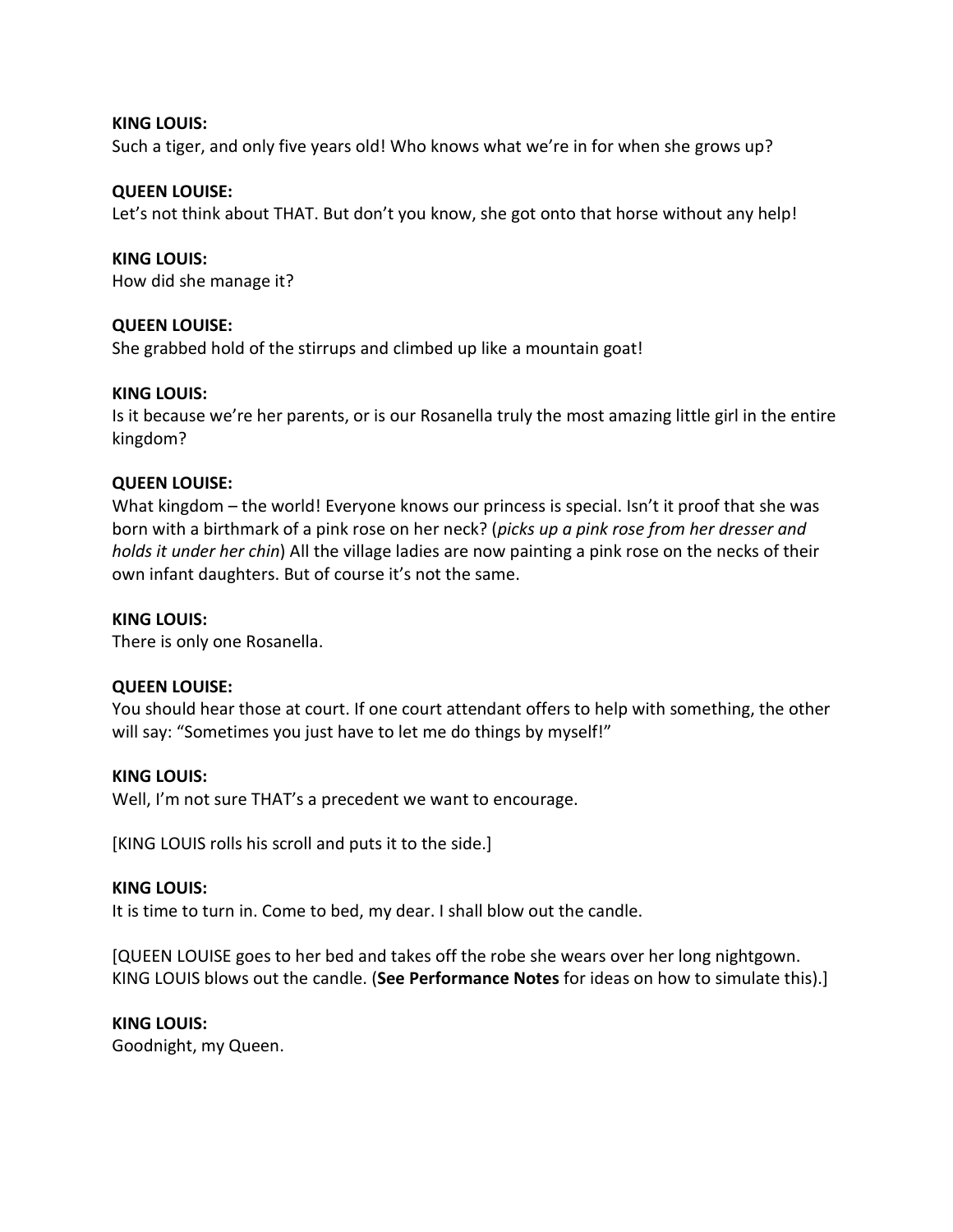## **QUEEN LOUISE:**

And goodnight to you.

[KING LOUIS and QUEEN LOUISE settle into bed and freeze. NARRATOR walks to the other side of the stage where KING HENRY is still frozen, reading his scroll. QUEEN HENRIETTA is still frozen, brushing her hair.]

### **NARRATOR:**

Let's travel a moment to another castle a mountain range away, where Fairy Rose has chosen her young prince. This is the palace of King Henry and Queen Henrietta.

[KING HENRY and QUEEN HENRIETTA start to move.]

### **QUEEN HENRIETTA:**

Darling, I know you told me not to fret. But I just can't shake the feeling something isn't quite right with our little Prince.

#### **KING HENRY:**

(*sighs and puts down his scroll*) Here we go again.

### **QUEEN HENRIETTA:**

He seems to have some sort of power over people. Especially the little ladies at court. They fawn over him beyond all reason.

#### **KING HENRY:**

What do you expect? He'll grow up to be the perfect Prince Charming. Just like me.

#### **QUEEN HENRIETTA:**

Uh, I'm going to let that one go... But listen. This is different.

#### **KING HENRY:**

Why?

#### **QUEEN HENRIETTA:**

Whenever a little girl is within ten feet of the Prince, she is drawn to him like a moth to flame. He seems to have a different playmate every day! How will he ever learn to stay true to one woman when he grows up?

#### **KING HENRY:**

My love, he's only seven years old! We don't have to worry about such matters for years. Come, now. You need your sleep so you can awake refreshed. To find new things to worry about tomorrow!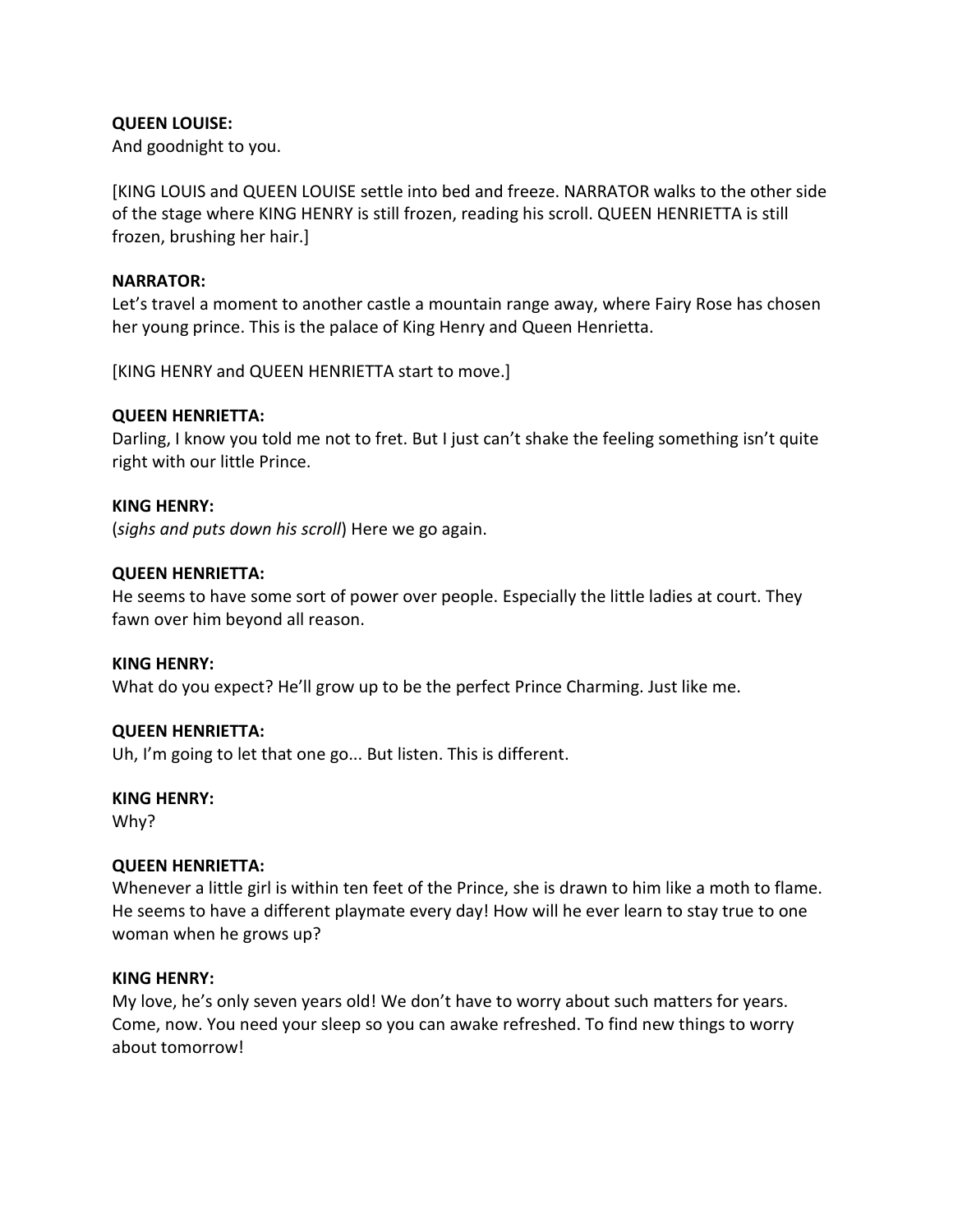[QUEEN HENRIETTA gives KING HENRY a playful (*light!*) swat on the arm before she gets into her bed.]

## **KING HENRY:**

What was that for? I'm just being my usual Prince Charming self.

## **QUEEN HENRIETTA:**

Is THAT what that was?

[KING HENRY blows out his candle (**See Performance Notes** for ideas on how to simulate this) and he and QUEEN HENRIETTA lay down and freeze.]

### **NARRATOR:**

Asleep, are they? Let's mosey on back to King Louis and Queen Louise. They seem to be resting peaceably.

[QUEEN LOUISE begins to toss and turn.]

## **NARRATOR:**

Or not.

## **QUEEN LOUISE:**

(*cries out in her sleep*) Rosanella! No! NOOOOOOO!

[KING LOUIS is awakened and sits up. He starts to shake QUEEN LOUISE awake.]

## **KING LOUIS:**

Wake up! Darling, you are having a nightmare!

[QUEEN LOUISE bolts up in bed.]

**QUEEN LOUISE:** Oh my! Thank goodness, it was a dream!

**KING LOUIS:** What are you talking about?

## **QUEEN LOUISE:**

Our Rosanella. She had changed into a bouquet of roses. I held the bouquet, I mean our little daughter, in my two hands. Then a bird swooped down, and snatched the bouquet from me. And carried our baby away!

[QUEEN LOUISE gets out of bed and puts on her robe.]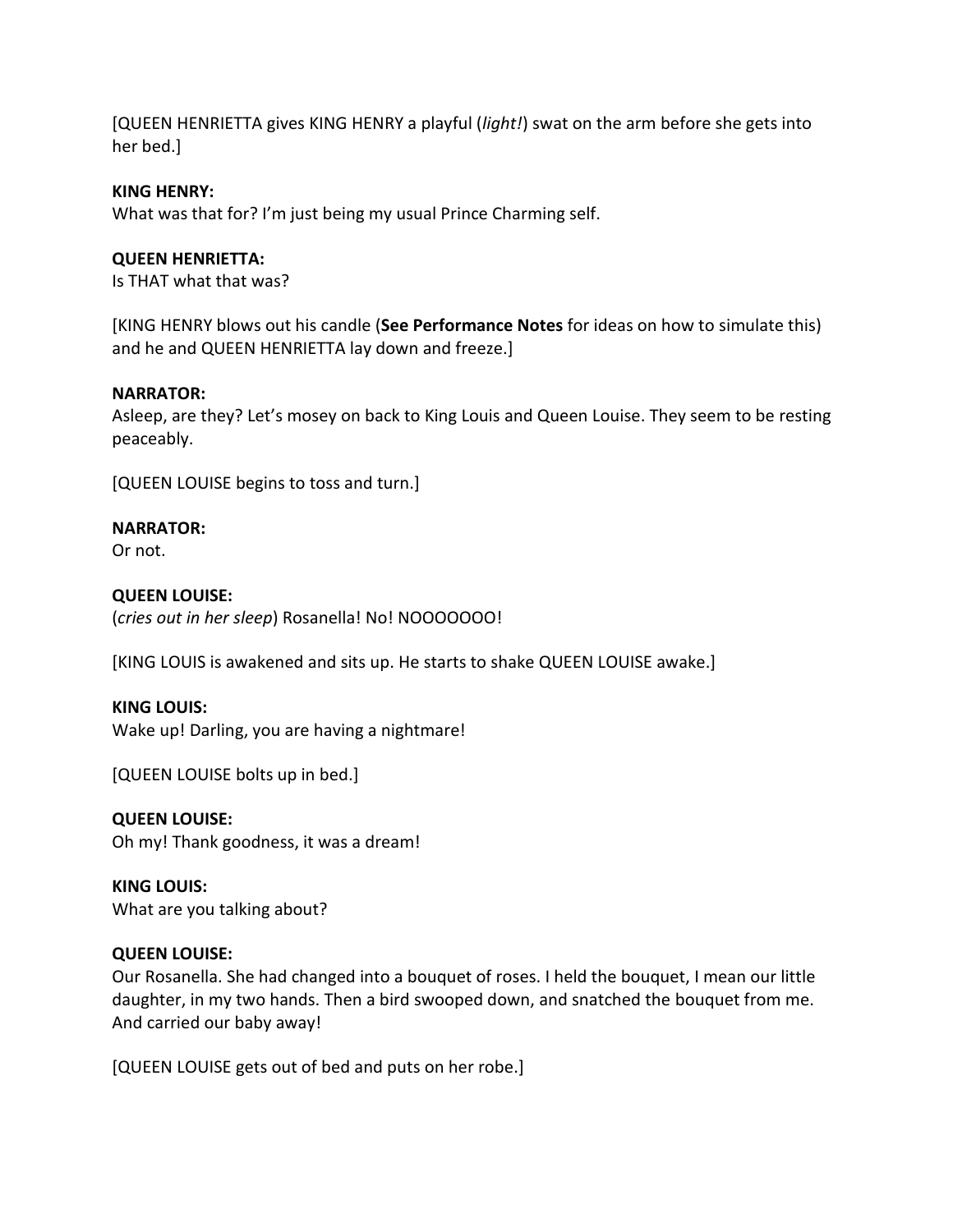**KING LOUIS:** Darling. You know it was a dream.

## **QUEEN LOUISE:**

Just the same. I need to check on her and make sure she's all right.

## **KING LOUIS:**

If you must.

[QUEEN LOUISE exits. KING LOUIS lies back down. From backstage we hear a scream. KING LOUIS sits up, horrified.]

## **QUEEN LOUISE:**

(from backstage) She's GONE! My baby!!

[KING LOUIS exits, rushing offstage in the direction of QUEEN LOUISE.]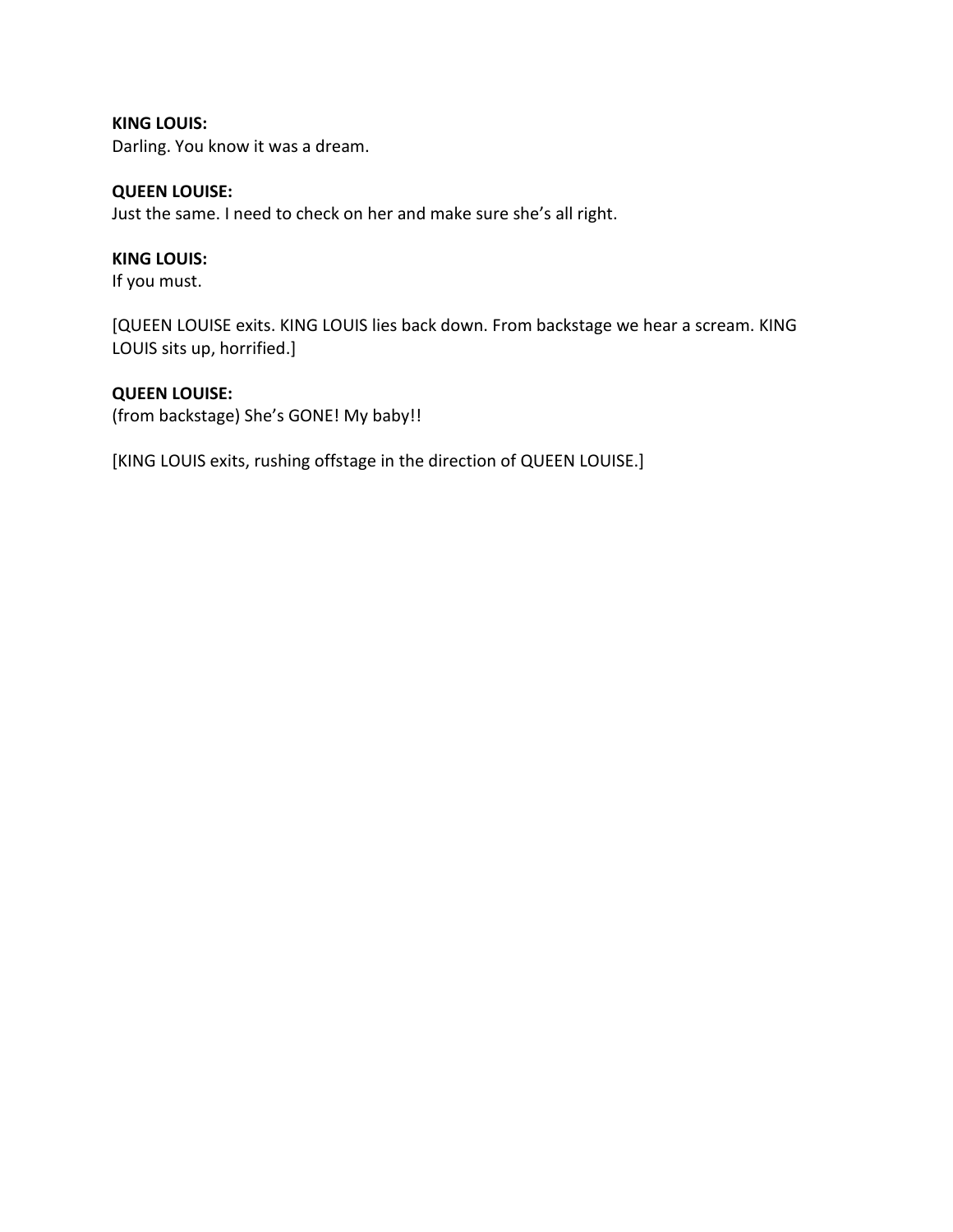## **Scene 3 – Royal Garden**

[**Stage Set**: The other half of the stage is the garden. There is a fountain with a chair in front of it. Decorate the stage around the fountain with various plants and greenery. (**See Performance Notes** for ideas on making the fountain and the plants).]

[QUEEN LOUISE is seated on the chair. She is crying quietly and dabbing her eyes with a handkerchief.]

## **NARRATOR:**

The entire Kingdom was devastated. The King and Queen could not be consoled after the sudden disappearance of the princess. Day after day, the Queen sat in the garden.

## **QUEEN LOUISE:**

My heart will always be broken! I still can't believe my Rosanella is gone.

[While the QUEEN LOUISE continues to cry and sniffle, six NURSEMAIDS approach from all sides, each one carrying a basket. When they are very close to her, they quietly set down the baskets so the six baskets surround QUEEN LOUISE in a semi-circle, from one side of her to the other. The baskets have blankets/scarfs in the following six colors – blue, red, fuchsia, orange, violet, and wintergreen. The six NURSEMAIDS leave before QUEEN LOUISE notices them.]

[From offstage, one of the actors makes the sound of a baby's cry.]

## **QUEEN LOUISE:**

(*sobs*) I swear I can hear her cry – the same as when she was a newborn babe!

[The other babies wake and start to cry. We hear a chorus of babies crying as each of the six NURSEMAIDS make crying noises from offstage. QUEEN LOUISE puts down her handkerchief and looks up.]

## **QUEEN LOUISE:**

(*with surprise*) What is this?

[QUEEN LOUISE leans forward and looks into the basket directly in front of her. She pulls the blanket aside slightly.]

## **QUEEN LOUISE:**

It's a baby! A little girl!

[QUEEN LOUISE pulls the blanket away further.]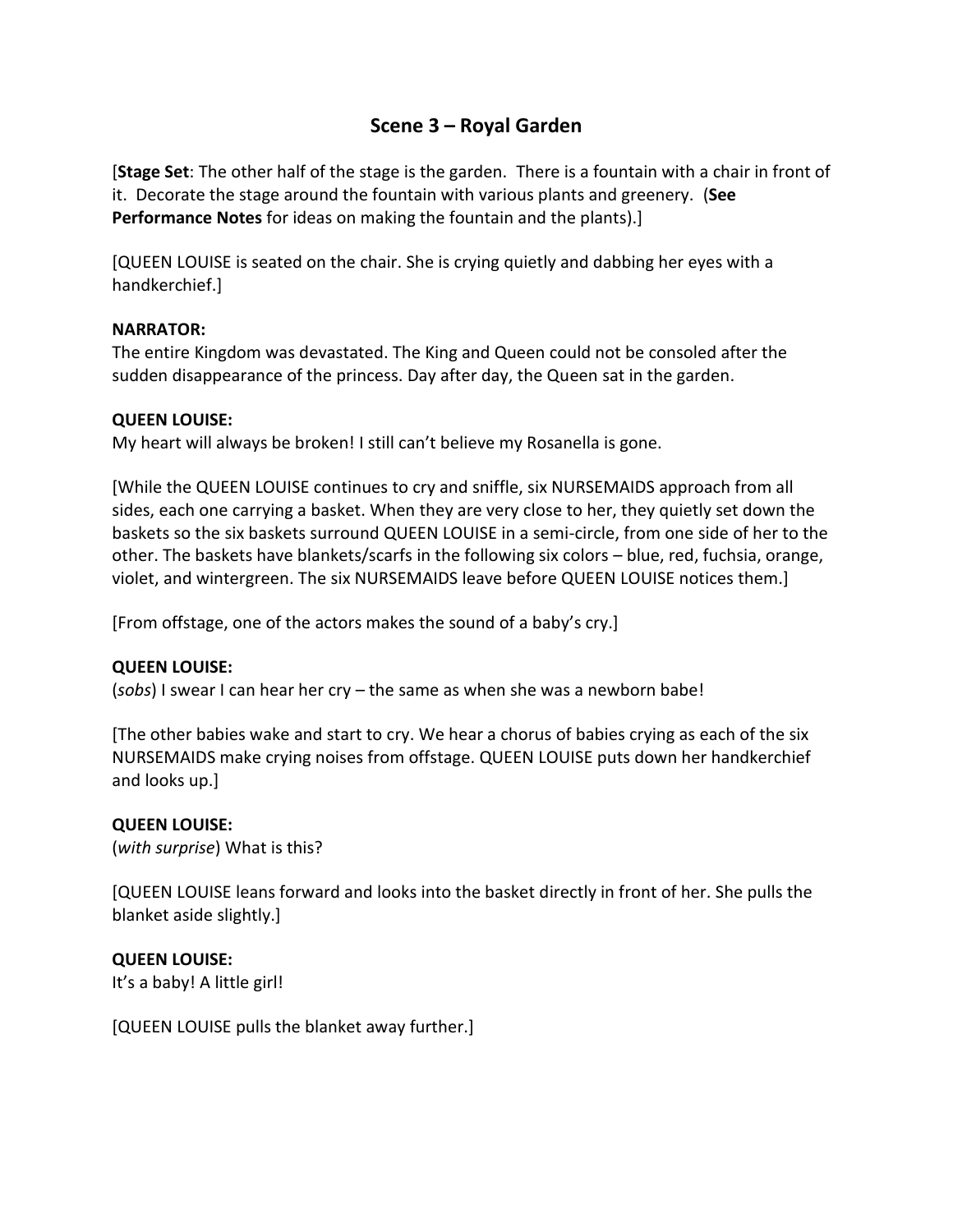## **QUEEN LOUISE:**

Would you look at that! She has the mark of a rose on her neck, just as Rosanella did! Ah! No doubt it is just colored on as all the others.

[QUEEN LOUISE leans forward and examines the basket more closely. Then she puts a hand into the basket.]

## **QUEEN LOUISE:**

Why, it's a true birthmark, just like my baby Rosanella's! (*to basket*) Are you an orphan? How did you get here? (*lifts up baby doll and holds it*) Oh sweet baby girl! I don't know where you came from, but you have found a home. Let's see what is in these other baskets! Maybe it's your brothers or sisters!

[QUEEN LOUISE walks from basket to basket and pulls back each blanket. She smiles and greets each baby inside. She picks up some for a cuddle and then places them back as she moves around the circle of baskets.]

## **NARRATOR:**

In each of the remaining baskets, Queen Louise found another baby girl. Each one had a pink rose on her neck just like Rosanella. Six little girls! Queen Louise quickly made plans to hire six nursery-maids and six ladies-in-waiting. She sent hither and thither for new cradles, swings, spinning tops, and dolls of all fashions.

[The six NURSEMAIDS reappear on stage and stand behind each basket.]

## **NARRATOR:**

Queen Louise named each Princess for the color of the blanket they were found in.

[NARRATOR names each princess. It is fine for NARRATOR to read the names from an index card (after all, there are six of them). As each baby's name is read, the NURSEMAID beside that baby makes an exaggerated gesture pointing to the baby.]

## **NARRATOR:**

Princess Blue. Princess Cherry. Princess Fuchsia. Princess Orange. Princess Violet. And Princess Wintergreen.

[QUEEN LOUISE follows the procession of LADIES and baskets offstage.]

## **NARRATOR:**

With the mysterious appearance of the six princesses, happiness returned to the castle. While everyone held deeply the memory of Rosanella, King Louis and Queen Louise busied themselves with the joy of raising their newfound girls. As the girls grew older, it became clear that they differed from one another in certain ways. So much so that gradually they began to be known as: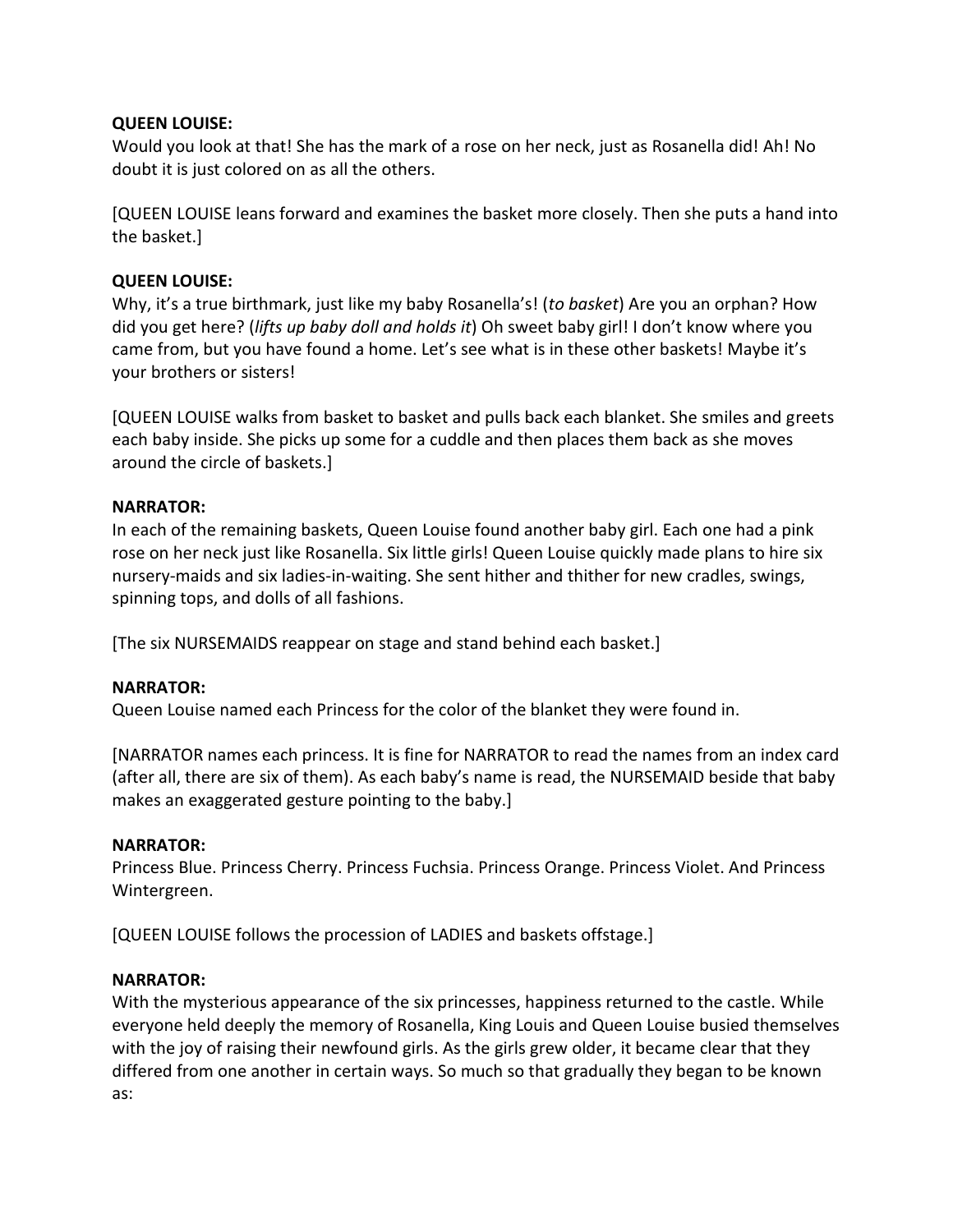[As the NARRATOR names each princess, the PRINCESS will step out onto the stage and arrange herself around the royal garden. It is okay for NARRATOR to read the names from an index card. Each princess wears a scarf in the color of her name. For example, Princess Brave Blue wears a blue scarf. This can be the same scarf that was in the basket in the earlier scene.]

### **NARRATOR:**

Princess Brave Blue. Princess Caring Cherry. Princess Funny Fuchsia. Princess Outgoing Orange. Princess Valiant Violet. And Princess Wise Wintergreen. How did the six princesses get along?...

### **PRINCESS CARING CHERRY:**

What a beautiful day, isn't it sisters?

### **PRINCESS VALIANT VIOLET:**

All the more reason I wish we didn't have to entertain another of Father's (*air quotes*) "visitors."

### **NARRATOR:**

...pretty well. And as you can imagine, the girls attracted admirers by the dozen. One hopeful prince or another would flock to their father's court. But the young ladies were as careful as they were beautiful. They favored no one.

[KING LOUIS strides purposefully onstage. He claps his hands to get the attention of all the PRINCESSES.]

#### **KING LOUIS:**

Girls, your attention. Please!

[PRINCESSES stand and curtsy to their father, KING LOUIS. They give him their complete attention.]

#### **KING LOUIS:**

I want you to remember that my dear friend King Henry's son is coming for a visit today. Prince Philippe is known to be a most charming and handsome lad. And an excellent prospect, if I don't mind saying so. You are all to mind your manners! No funny business! Do you hear?

[PRINCESSES roll their eyes and nudge each other.]

#### **PRINCESS VALIANT VIOLET:**

We will try to restrain ourselves, Father.

[KING LOUIS whips around to glare at PRINCESS VALIANT VIOLET and clears his throat loudly. PRINCESS VALIANT VIOLET and all the other PRINCESSES drop their gaze to their feet and look ashamed.]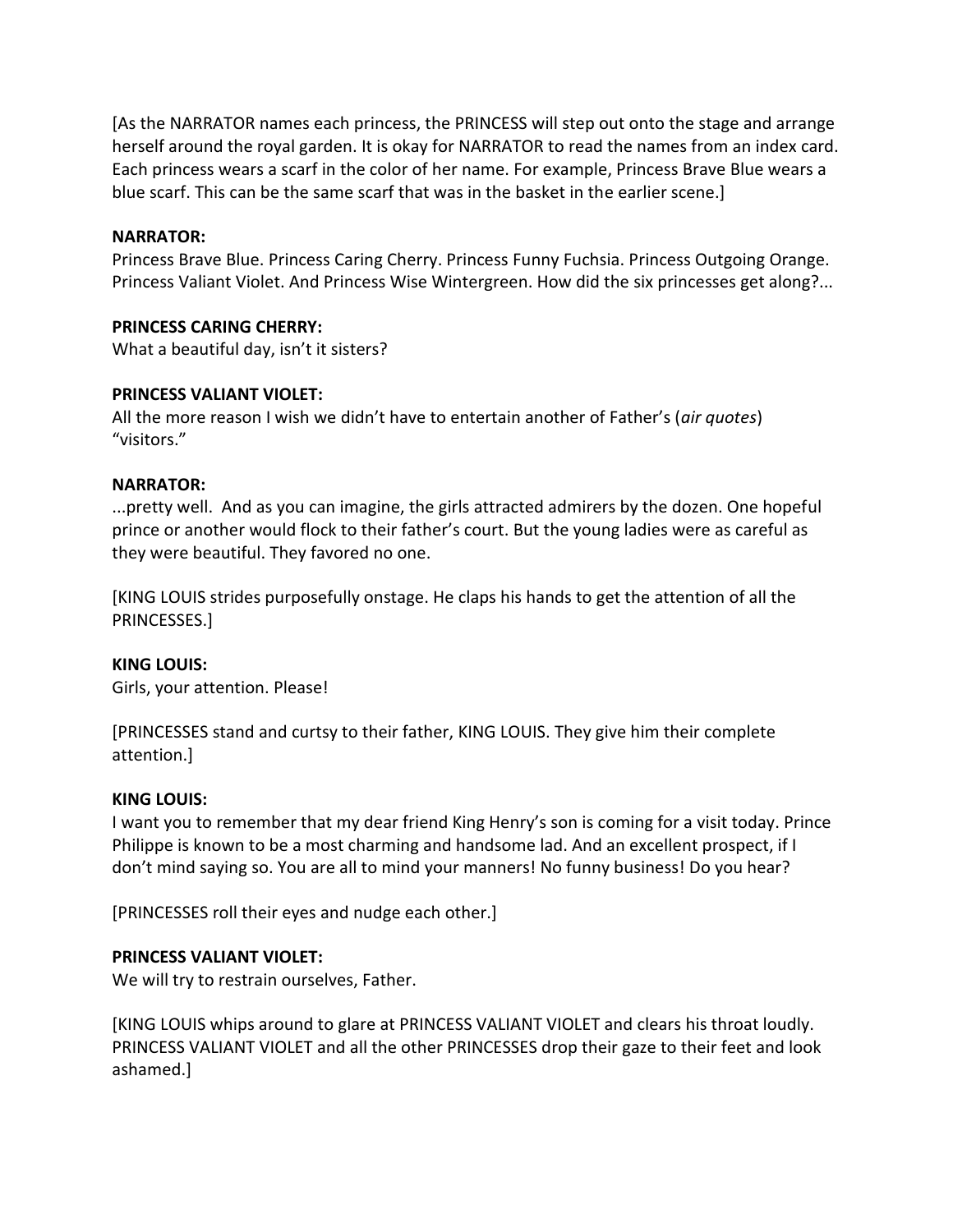## **PRINCESS VALIANT VIOLET:**

Father, we'll be good.

#### **KING LOUIS:**

That's better. Well, now. I want to be at the front gate to greet the Prince when he arrives. Everyone – be on your best behavior. (*gestures to the six princesses*) I'm expecting ONE of you, anyway, to make a good match for him. You can at least give me that, can't you?

[KING LOUIS strides off the stage just as purposefully as he came in. The PRINCESSES re-arrange themselves on the benches or seated on the ground as they were before KING LOUIS arrived.]

#### **PRINCESS BRAVE BLUE:**

We could be having an adventure outside if we didn't have to meet Prince Fill-it-up.

## **PRINCESS WISE WINTERGREEN:**

Phillipe. You never know, sisters. Maybe this prince will be more of an adventure himself. They say no female can resist him.

### **FUNNY FUCHSIA:**

No female! Well, he hasn't met us!

### **PRINCESS OUTGOING ORANGE:**

We'll go through the motions. (*pretending to talk to a suitor*) "Pleased to meet you." (*turns head, pretending to be the visitor*) "Charmed, I'm sure." He'll get tired of that nonsense soon enough, and move on.

#### **FUNNY FUCHSIA:**

Unless he's daft enough to think that's a real conversation.

#### **PRINCESS BRAVE BLUE:**

Just our luck, he might be.

## **PRINCESS WISE WINTERGREEN:**

We may need to speed this up, right?

#### **PRINCESS BRAVE BLUE:**

So we can have at least some of the day left for ourselves.

## **PRINCESS CARING CHERRY:**

He must think leaving early is his own idea.

## **PRINCESS OUTGOING ORANGE:**

So then, ladies. What will it be, this time?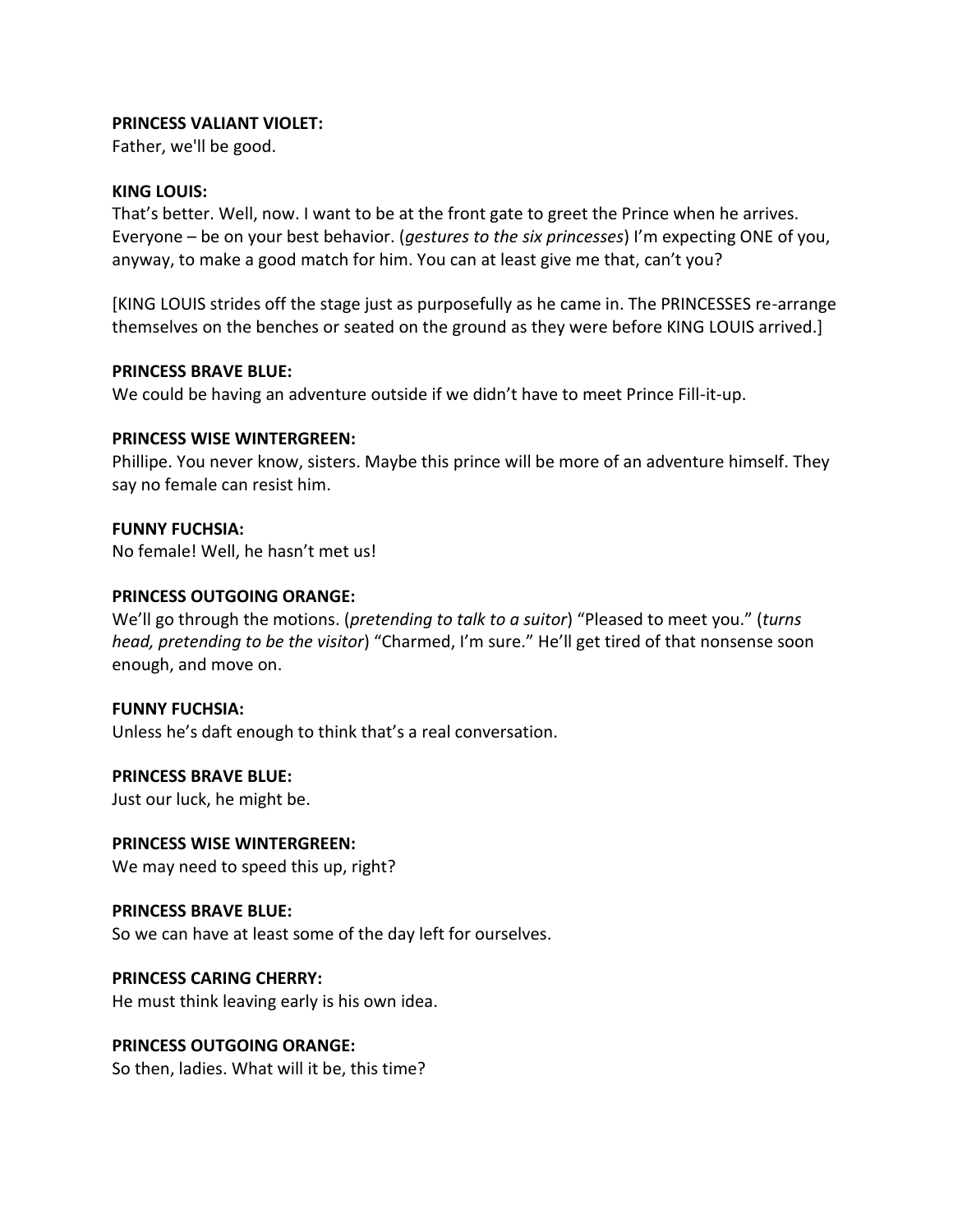[PRINCESSES giggle and gather in a huddle. KING LOUIS walks into the garden with PRINCE PHILIPPE by his side. FAIRY DAISY trails behind. PRINCESSES fan out to greet their father.]

## **KING LOUIS:**

(*grandly*) Girls! Our visitor has arrived! (*Princesses sigh, bored*) It is my pleasure to introduce you to Prince Philippe.

[PRINCE PHILIPPE presents himself and bows with a grand gesture. Now the PRINCESSES see him and are interested.]

### **KING LOUIS:**

As I said, the Prince is the son of my dear friend, King Henry. I trust you will make him feel welcome. More welcome than the last time. (*sternly*) You girls know what I'm talking about.

[PRINCESSES press forward to greet PRINCE PHILIPPE. They are each interested in him. They push and shove each other aside, each trying to be the first to introduce herself and get close enough for him to kiss her hand.]

### **KING LOUIS:**

(*impatiently*) Girls! Where are your manners! I've never seen you act this way! Line up! I say, line up and take turns to greet the prince!

[PRINCESS BRAVE BLUE is first in line. She curtseys deeply and extends her hand for the prince to kiss it. He gives the hand a quick kiss.]

## **PRINCESS BRAVE BLUE:**

PRINCE PHILIPPE, my name is Princess Blue. This day, it seems, has just begun, now that I've met you.

#### **PRINCE PHILIPPE:**

Princess Blue, Prince Philippe is my name. I have a feeling the day is reeling as I spy those sisters behind you.

[PRINCESSES other than PRINCESS BRAVE BLUE giggle. PRINCESS BRAVE BLUE crosses her arms, annoyed.]

[FAIRY DAISY enters. Just as PRINCE PHILIPPE leans forward to kiss the hand of PRINCESS BRAVE BLUE, FAIRY DAISY puts her hand up palm out to cast a freeze spell.]

## **FAIRY DAISY:**

FREEZE!

[All cast members on stage freeze in place FAIRY DAISY steps between PRINCE PHILIPPE and PRINCESS BRAVE BLUE.]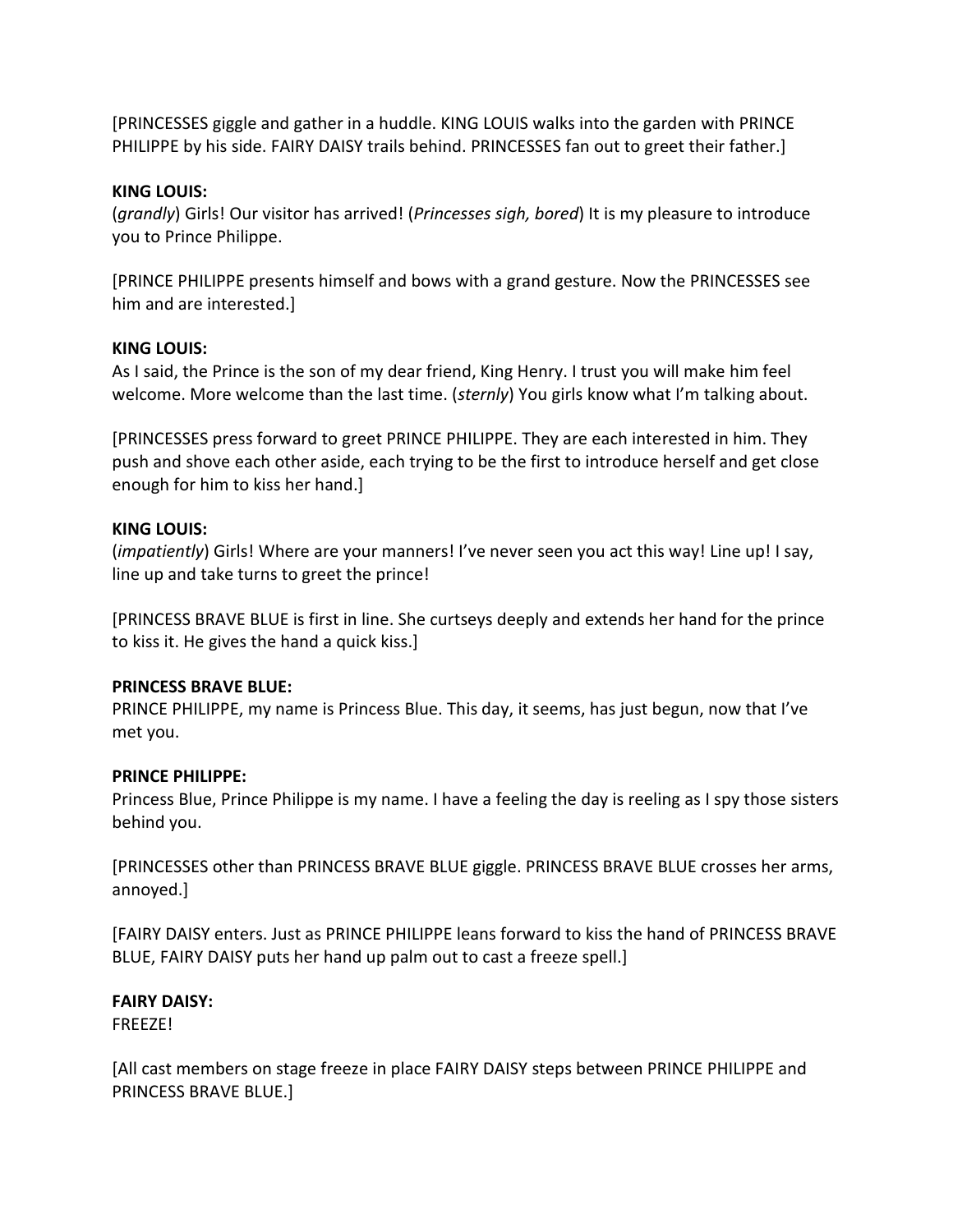## **FAIRY DAISY:**

Prince Philippe! I have been your invisible guardian since you were a tot. I always warned you not to fall in love! Remember, if you give your love to one woman, she can steal your heart! Look at these lovely six ladies. There's LOTS of love (*gestures to the six Princesses*) to go around!

[FAIRY DAISY moves back to her place behind PRINCE PHILIPPE. She raises her hand and casts an unfreeze spell.]

### **FAIRY DAISY:**

UNFREEZE!

[PRINCESSES silently pantomime introducing themselves to PRINCE PHILIPPE one at a time while NARRATOR speaks.]

#### **NARRATOR:**

The prince was greeted by one princess after the next. It was a veritable (pronounce: vehr-ituh-bul) feast to a prince like Prince Philippe. Before long, he was never happy a single instant without all six princesses with him. And the young ladies truly liked him as much as he liked them. For the first time in his life he really loved. Though the object of his devotion was not one woman, but six, to whom he was equally attached.

[FAIRY ROSE enters. FAIRY DAISY and FAIRY ROSE make their way over to the NARRATOR.]

#### **FAIRY ROSE:**

(*touches Narrator's sleeve)* Look at that! He is finally learning to love. He will crack soon, you'll see.

#### **FAIRY DAISY:**

(*touches Narrator's other sleeve*) Look again! My boy is going to break six hearts at once! That's a new personal best. Yep, this contest is looking good for ME!

[FAIRY ROSE and FAIRY DAISY glare at each other. NARRATOR clears his throat in annoyance.]

#### **NARRATOR:**

Excuse me, you can't just come over here and interrupt the story. Don't you fairies know anything about theater etiquette?

[FAIRY DAISY and FAIRY ROSE angrily cross their arms over their chests.]

#### **FAIRY DAISY:**

Well ex-cuuuuse ME! At least we're not just standing around, talking all the time.

#### **NARRATOR:**

I'm the NARRATOR! That's what narrators DO.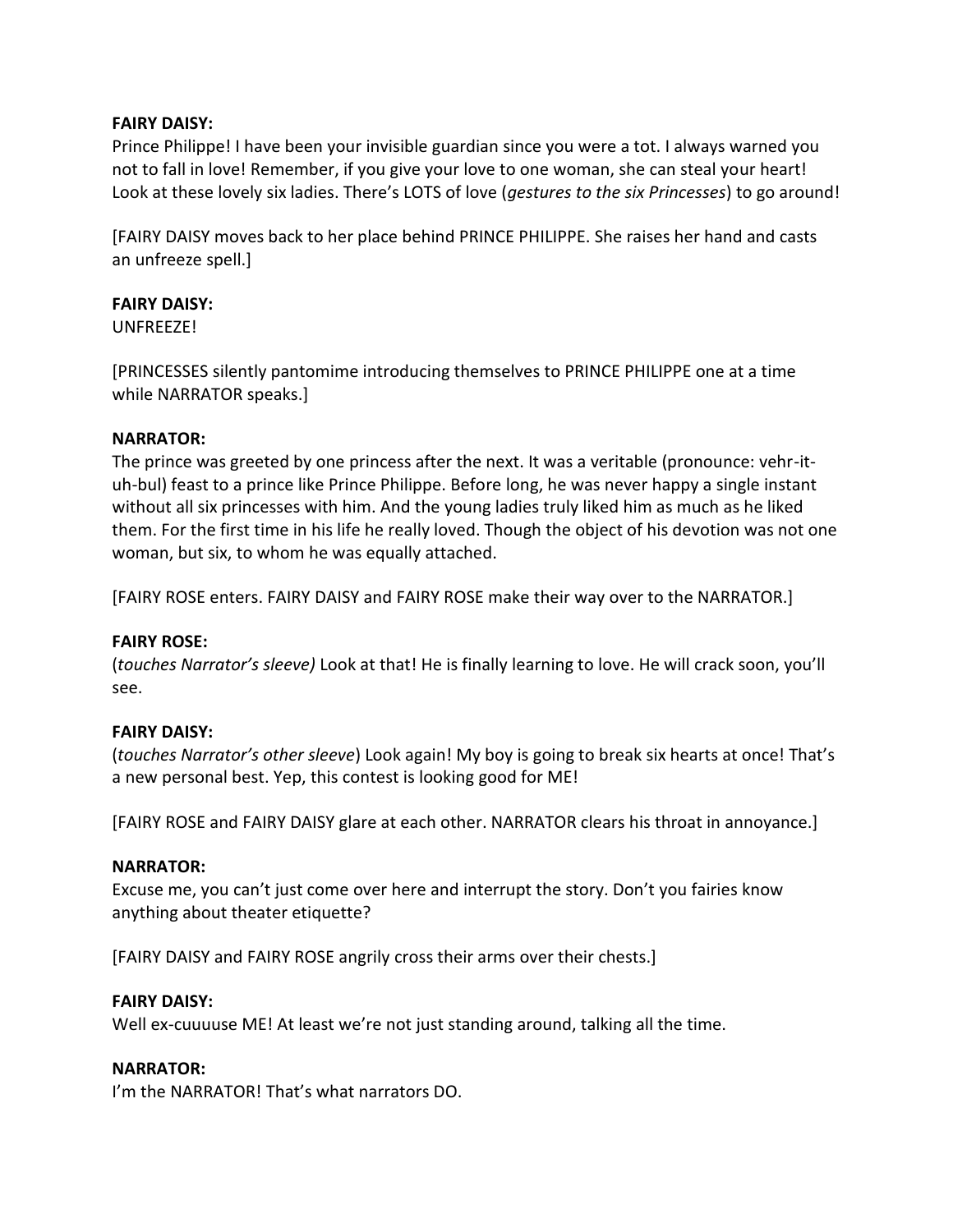## **FAIRY DAISY:**

You said it! Not us.

## **FAIRY ROSE:**

Let's go, Fairy Daisy. SOME of us have work to do.

[FAIRY DAISY and FAIRY ROSE stomp off in a huff. FAIRY DAISY returns to her spot behind PRINCE PHILIPPE.]

## **NARRATOR:**

(*brushes off jacket sleeves where Fairies touched him*) As I was saying… After meeting them, Prince Philippe and the princesses could not be separated. Prince Philippe's father wrote to him again and again, commanding him to return home. Tried to lure him with the prospect of one princess or another. Yet nothing in the world could tear the prince from the six objects of his affections. That is, until one day.

[PRINCESSES re-arrange themselves so that they are seated on the ground in a semi-circle around PRINCE PHILIPPE, who is seated in the middle.

## **PRINCE PHILIPPE:**

And that's how you got rid of Prince Landlucky?

## **PRINCESS BRAVE BLUE:**

All it took was a burping chorus like this. (*burps loudly*)

[PRINCESSES begin to loudly burp to the tune of "London Bridge."]

## **PRINCESS VALIANT VIOLET:**

And he suddenly remembered an important message from the courier! Skedaddle – just like that!

[All laugh.]

## **PRINCE PHILIPPE:**

That's even better than the time you all visited the horse stables before another suitor arrived. Whose idea was that?

[PRINCESSES points to PRINCESS WISE WINTERGREEN. They all hold their noses, remembering, and laugh.]

## **PRINCESS CARING CHERRY:**

One winner after the next. Come on, everyone. Let's play a game. Anyone feel like a chess?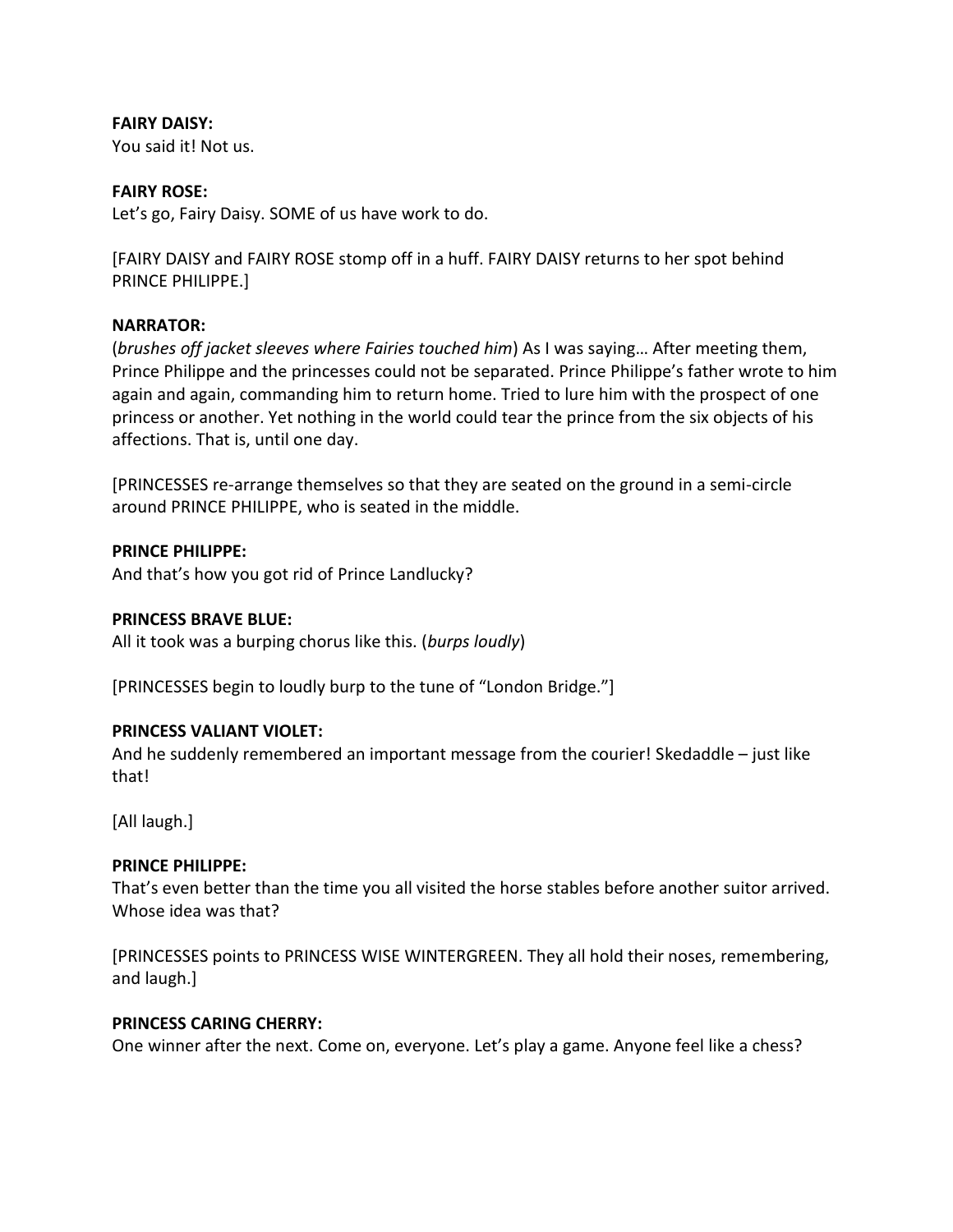## **PRINCESS OUTGOING ORANGE:**

How about croquet (pronounce: krow-KAY)? It's too nice out to stay inside, crouched over a chess board.

### **PRINCESS WISE WINTERGREEN:**

We could move the chess set outside.

[PRINCESSES murmur approvingly at the idea.]

### **FUNNY FUCHSIA:**

And after chess, a picnic!

[A buzzing sound is heard from offstage.]

### **PRINCESS CARING CHERRY:**

What on earth is that awful sound?

[BEES #1-#6 (together, called "BEES") rush onto the stage. The six PRINCESSES and PRINCE MILFOR jump up and scatter. BEES grab the six PRINCESSES, one in each hand, and lead them backstage, leaving PRINCE PHILIPPE alone and frantic. Note- this is pretend, be gentle!]

### **PRINCE PHILIPPE:**

(*frantically*) Come back! COME BACK! (*to audience*) What's going on?

[PRINCE PHILIPPE sits down at center stage and puts his head in his hands. As NARRATOR speaks below, KING LOUIS and QUEEN LOUISE enter. PRINCE PHILIPPE pantomimes giving them the sad news by wringing his hands and pointing to the sky. QUEEN LOUISE collapses into KING LOUIS' arms and he quietly leads her to the garden bench to console her. PRINCE PHILIPPE returns to his seat on the ground alone.]

#### **NARRATOR:**

King Louis and Queen Louise were distraught. The sudden disappearance of the six princesses plunged the whole court into the most terrible grief. That this should happen again! Prince Philippe fell into a deep state of depression. It was feared that if nothing could rise him from it, he would surely die.

[FAIRY DAISY rushes onto the stage. She pulls and prods PRINCE PHILIPPE to get up from his seat.]

## **FAIRY DAISY:**

Come on! Prince Philippe, you have to snap out of it! There are other princesses.

[PRINCE PHILIPPE is unresponsive. Finally, he lays flat on the ground and covers his head with his hands.]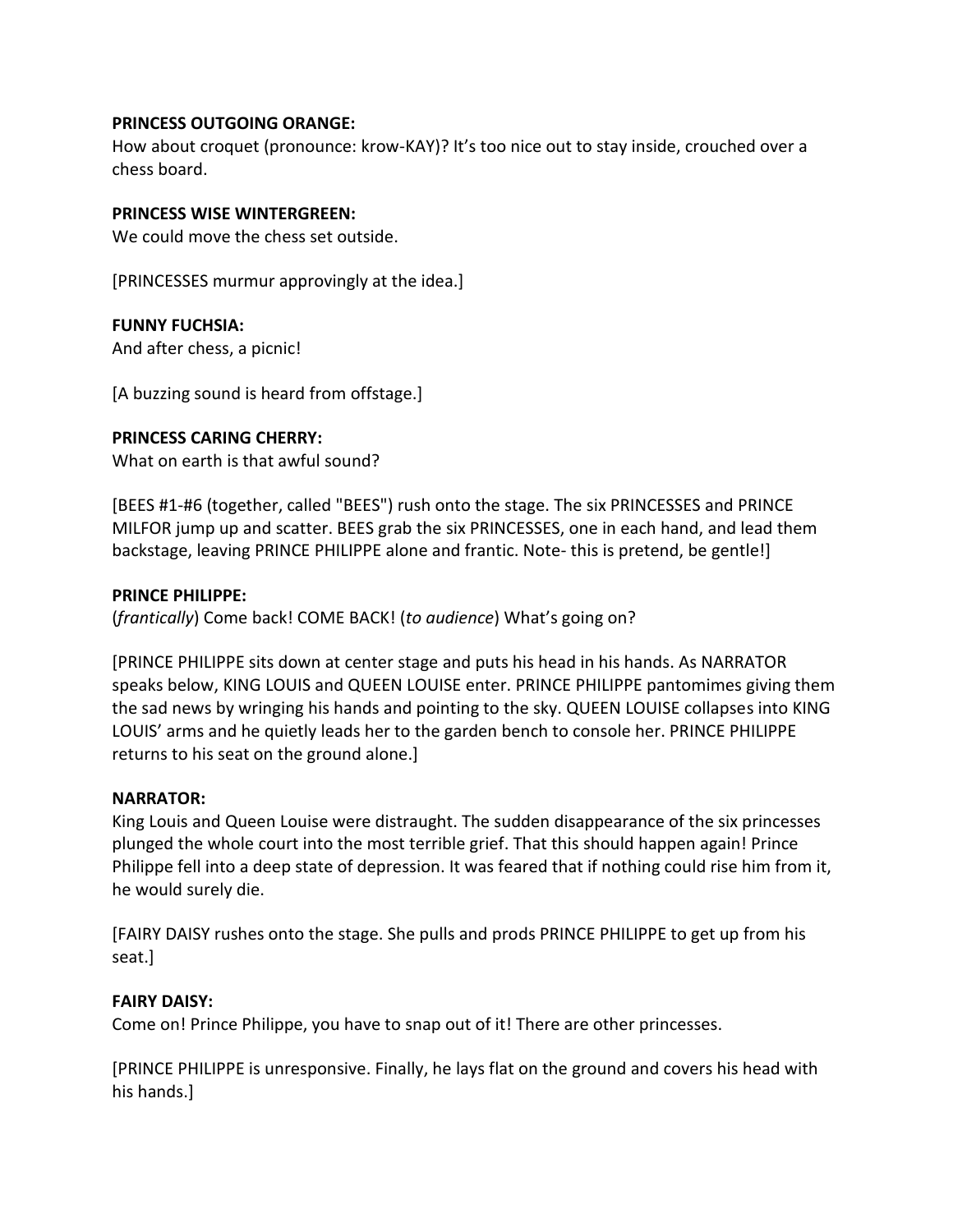## **FAIRY DAISY:**

I have an idea.

[FAIRY DAISY exits. She returns with two portraits of lovely princesses and tries to catch PRINCE PHILIPPE's attention with them. He turns away.]

### **FAIRY DAISY:**

Auugh! What am I going to do with you?

[FAIRY DAISY exits.]

## **NARRATOR:**

Nothing could interest our Prince. All he wanted was to stay close to King Louis and Queen Louise, the only people he felt understood his loss.

[KING BRIGTON, and QUEEN LOUISE enter. They mourn with PRINCE PHILIPPE.]

## **NARRATOR:**

Could there ever be joy in the castle again?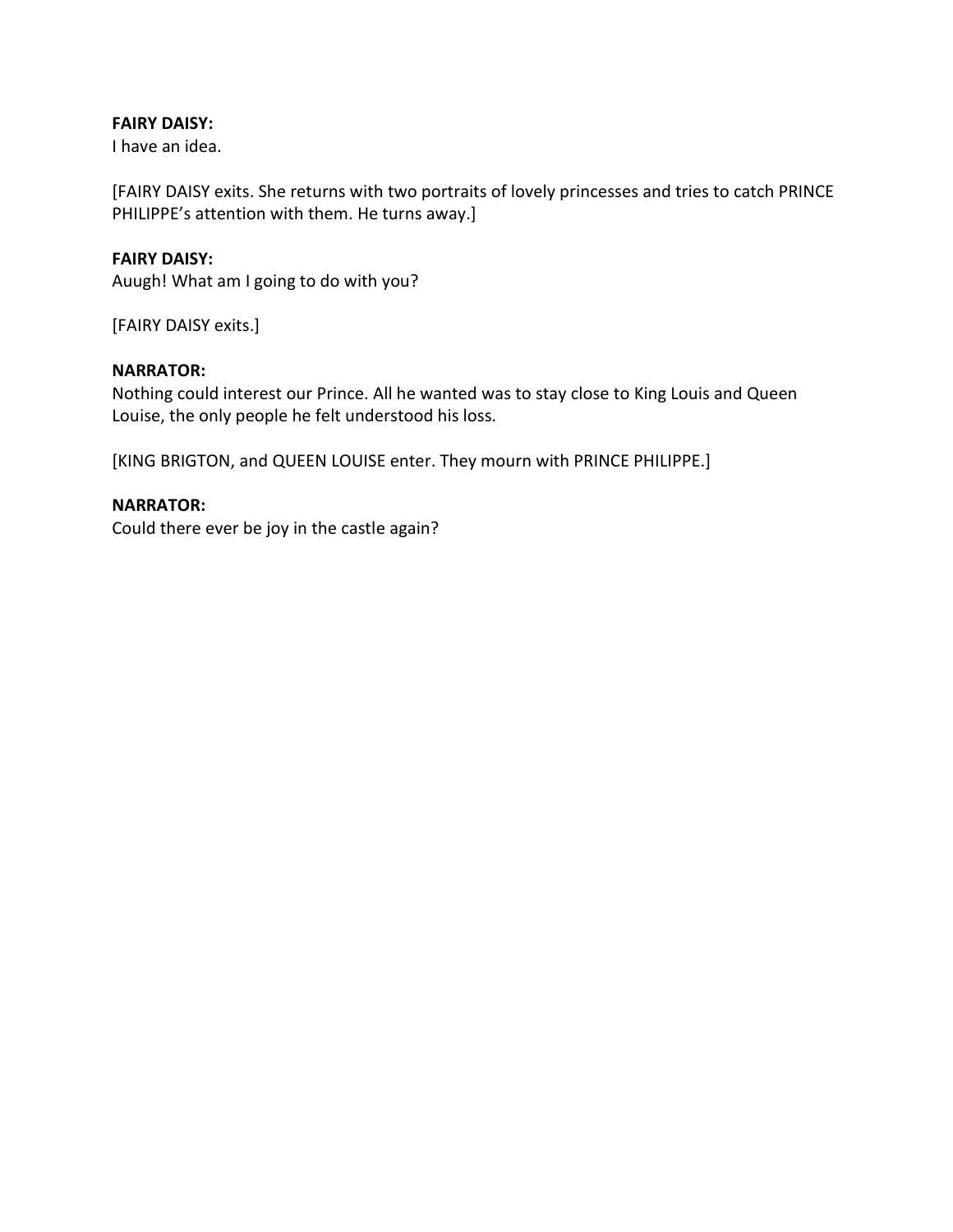## **Scene 4 – Front of Palace**

[**Stage set:** Same as previous scene. (**See Performance Notes** for ideas on how to show the passing of time).]

[QUEEN LOUISE and KING LOUIS enter, looking sad.]

## **KING LOUIS:**

(*sadly*) Good morning, dear.

## **QUEEN LOUISE:**

(*sadly*) It has not been a good morning since you-know-what-happened.

## **KING LOUIS:**

Of course. (*sighs*)

[They stand together in silence and look miserable.]

[Wind chimes are heard offstage. KING LOUIS and QUEEN LOUISE stand to attention and look around as they try to find the source of the sound.]

## **KING LOUIS:**

What's that?

## **QUEEN LOUISE:**

I don't know...

[Along with the wind chimes we can hear lots of girls giggling. Then we see a great carriage enter from stage right being pulled and pushed by CARRIAGE FAIRIES #1 - #4. (**See Performance Notes** for ideas on how to make the carriage.)]

## **KING LOUIS:**

Look, my dear! What an odd sight!

[The carriage stops. FAIRY ROSE steps out with a beautiful PRINCESS (*who is ROSANELLA*). She takes PRINCESS ROSANELLA by the arm and escorts her to KING LOUIS and QUEEN LOUISE.]

## **FAIRY ROSE:**

Great Queen Louise, permit me to restore to you your daughter Rosanella, whom I borrowed from you years ago.

[QUEEN LOUISE and KING LOUIS envelope ROSANELLA in a great hug.]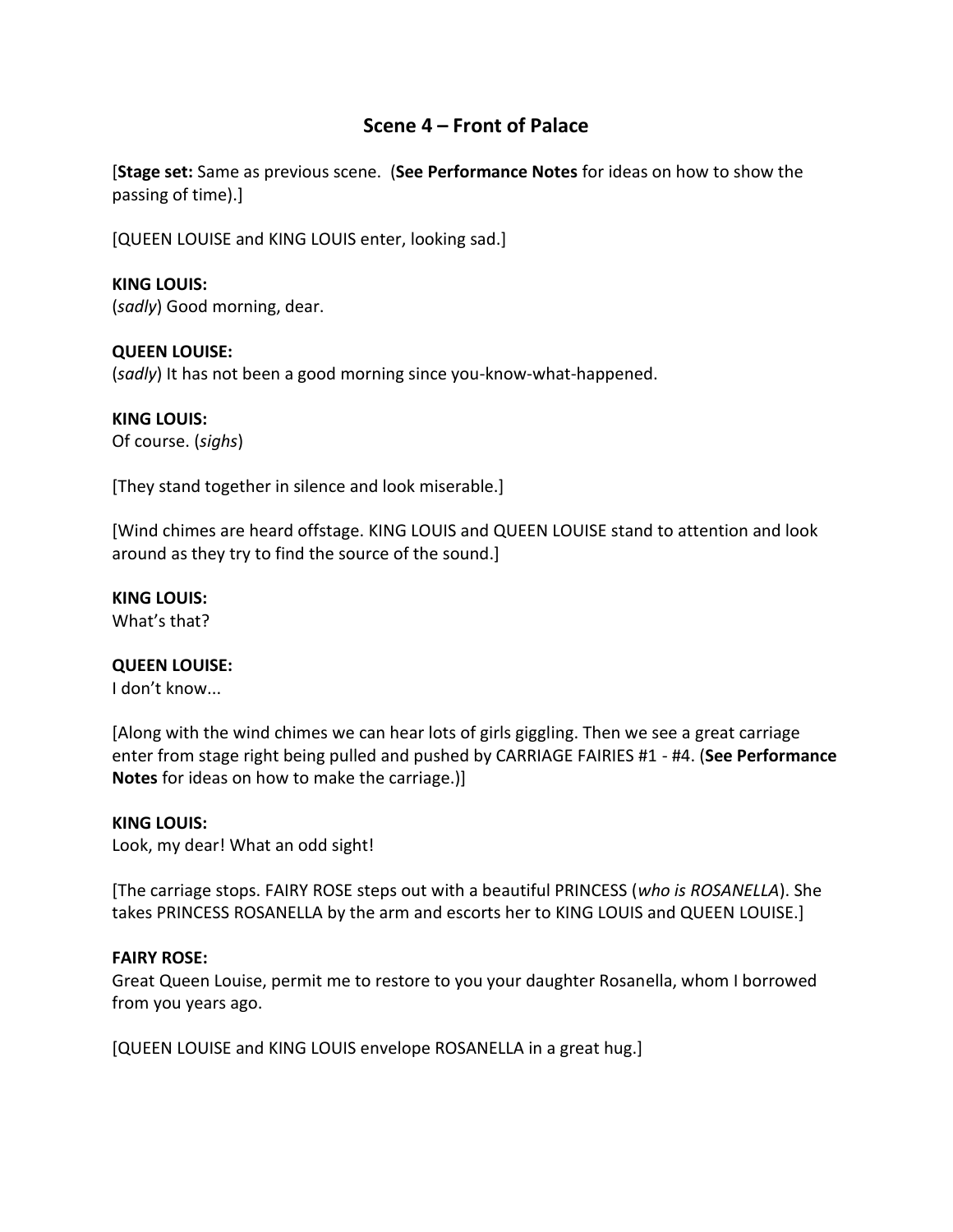**QUEEN LOUISE:** My precious baby girl!

**ROSANELLA:** Mother!

**QUEEN LOUISE:** I can't believe this! You're all grown up!

**ROSANELLA:** It's so good to be back!

**KING LOUIS:** How we missed you, dear one! (*hugs Rosanella*)

**QUEEN LOUISE:** This is incredible! (*taps King Louis' shoulder*) But my goodness! Dear, a word, please.

**KING LOUIS:** Of course, my Queen.

**QUEEN LOUISE:** (*to Rosanella*) Just one moment, my sweet!

[QUEEN LOUISE and KING LOUIS step to a corner of the stage.]

## **QUEEN LOUISE:**

This fairy takes our child when she was a little girl. Then all of a sudden she's "restored" back to us. Is it supposed to be like the fairy is doing us a favor? How do you feel about this?

**KING LOUIS:** I don't know, actually. The ways of the Fairies are mysterious to we humans.

## **QUEEN LOUISE:**

That is true, no doubt. (*resigned*) Well, at least our dear Rosanella is back.

## **KING LOUIS:**

Let us be thankful for that.

## **ROSANELLA:**

(*waves to her parents*) What are you two talking about?

[KING AND QUEEN LOUISE rush over to ROSANELLA.]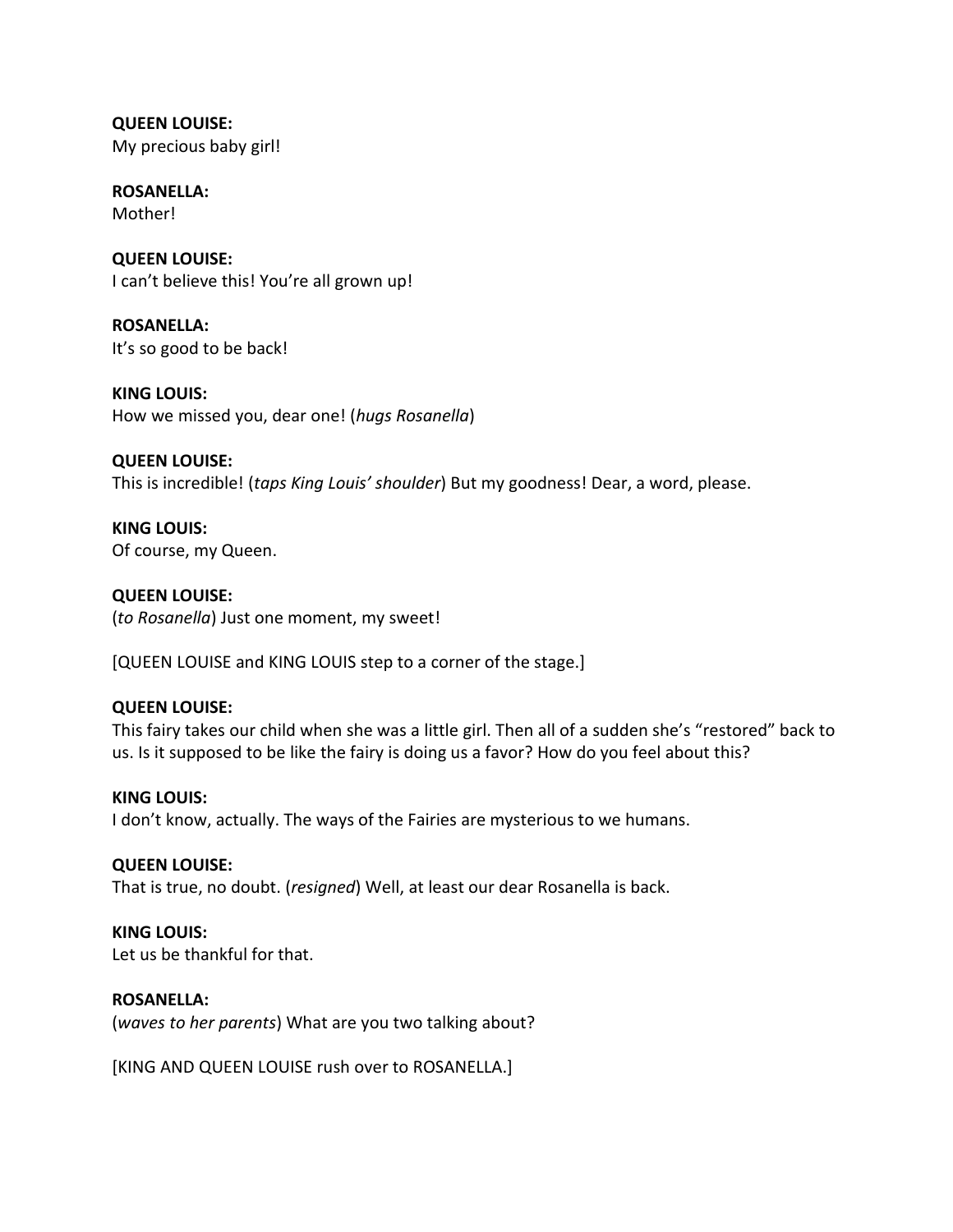## **QUEEN LOUISE:**

You, babycakes!

**KING LOUIS:** How much we missed you, lovekin!

[KING and QUEEN LOUISE rejoin ROSANELLA and FAIRY ROSE]

### **QUEEN LOUISE:**

(*takes aside Fairy Rose*) Fairy Rose, I wouldn't want to sound ungrateful. But I must ask you about my six lovely girls. Do you know anything if they are lost to us forever? Shall we never see them again?

#### **FAIRY ROSE:**

(*with a wink*) Very soon you will no longer miss them!

### **QUEEN LOUISE:**

Whatever do you mean?

#### **NARRATOR:**

And before she could add "For goodness sake, will you please explain yourself!" Fairy Rose was off in a blink of an eye.

[FAIRY ROSE gets back into her carriage. CARRIAGE FAIRIES #1-#4 pull the carriage, and exit.]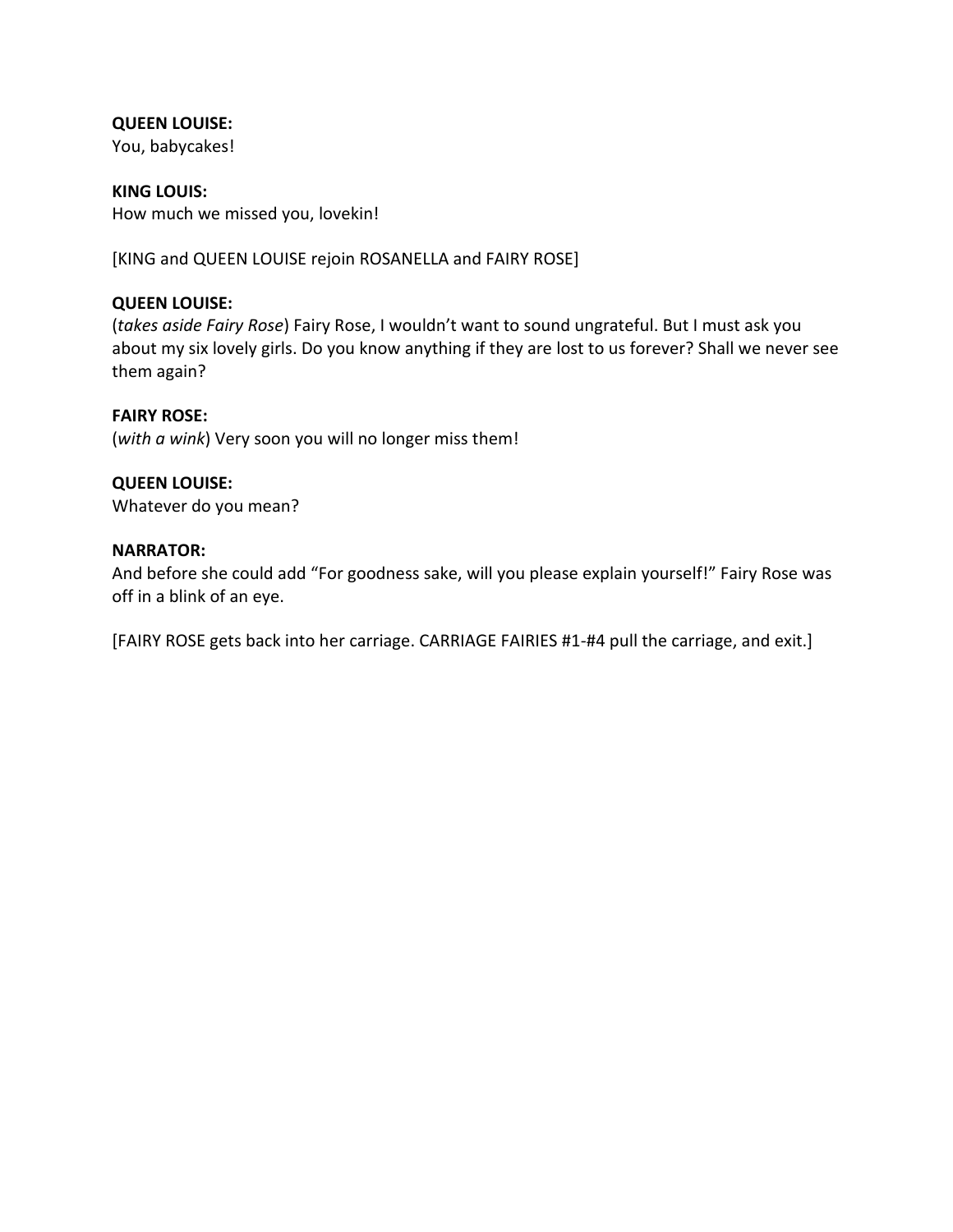## **Scene 5 – The Royal Garden**

[**Stage set**: Same scene as previous scene, though if you made amendments to show time passing, you can restore to original look (**See Performance Notes**).]

[PRINCESS ROSANELLA enters and approaches PRINCE PHILIPPE as he lies face down on the ground.]

## **NARRATOR:**

Meanwhile, back in the garden. Prince Philippe remains heartbroken. He is unwilling to leave the place where he last saw his six lovelies.

[PRINCESS ROSANELLA enters.]

**PRINCESS ROSANELLA:** Good sir, are you quite all right?

**PRINCE PHILIPPE:** (*mumbling so he can barely be understood*) Go away!

### **PRINCESS ROSANELLA:**

What's that? Can I get you anything? A glass of water maybe? Bite to eat?

### **PRINCE PHILIPPE:**

Leave me alone! (*lifts up head*) Everyone here knows that I want to be left alone.

#### **PRINCESS ROSANELLA:**

Excuse me! I knew no such thing. I'm new around here.

[PRINCESS ROSANELLA sits beside PRINCE PHILIPPE.]

#### **PRINCESS ROSANELLA:**

Well that's not exactly the truth. (*pauses*) I was born here but haven't been here in a very long time. (*pauses again*) I mean, actually, when I was a small child I was taken away by a Fairy.

[PRINCE MILIFOR sits up slowly and looks at ROSANELLA in disbelief.]

#### **PRINCE PHILIPPE:**

(*skeptically*) There's only one child I know that used to live at this castle and was taken away as a child.

## **PRINCESS ROSANELLA:**

Ah, so he speaks!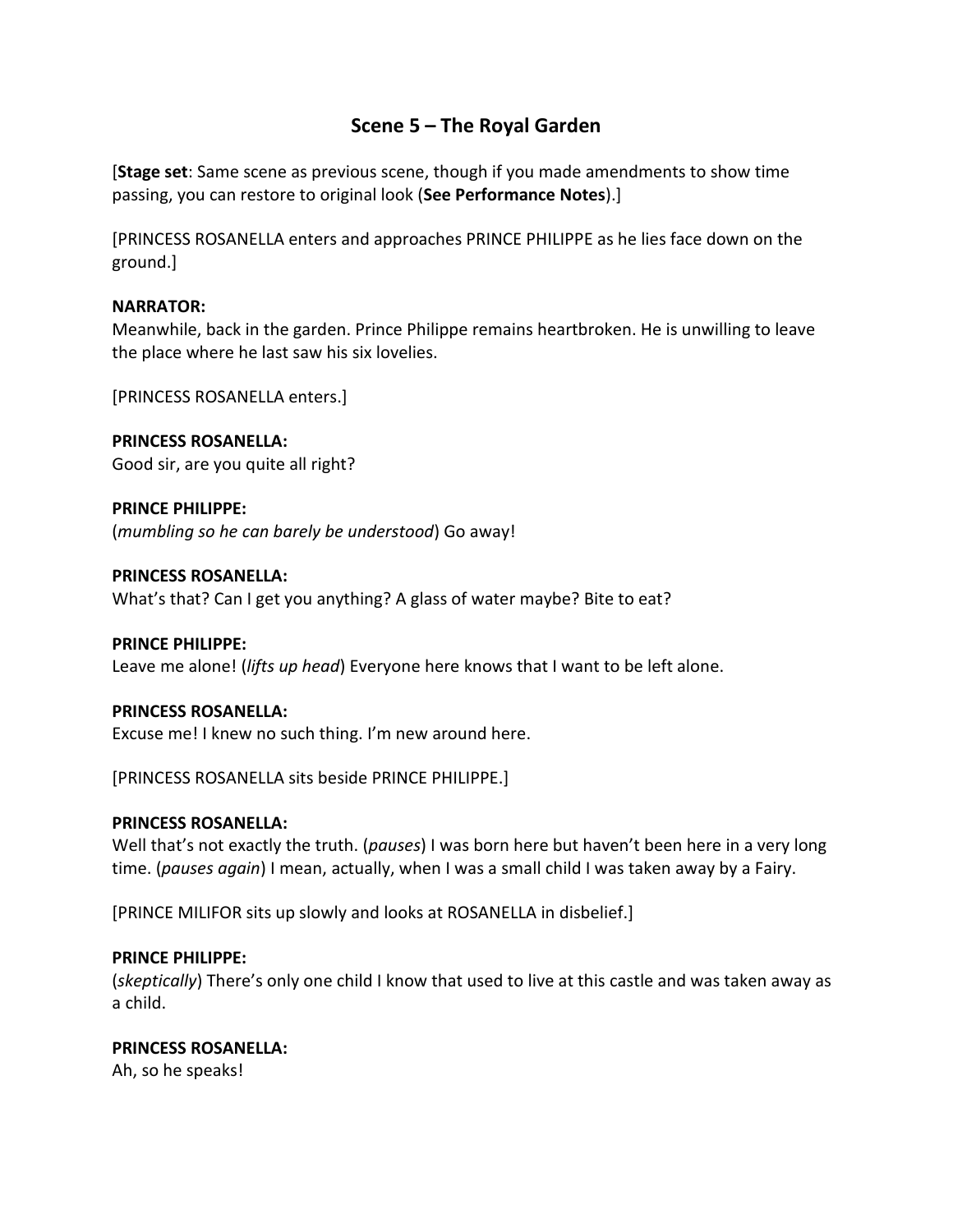#### **PRINCE PHILIPPE:**

Only to say I can't imagine you would be that child.

#### **PRINCESS ROSANELLA:**

Believe what you want. I don't need to prove anything to you.

#### **PRINCE PHILIPPE:**

That's fine. Though, if I may be so bold, may I see your neck?

### **PRINCESS ROSANELLA:**

That is bold! But why not?

[PRINCE PHILIPPE gets onto his knees and PRINCESS ROSANELLA lifts her chin so that her neck is clearly visible.]

#### **PRINCE PHILIPPE:**

Why, you have the rosebud mark on your neck! Just like each of my six loves. And in a way, you remind me of them. You are outgoing. You came upon me broken hearted and offered help.

#### **PRINCESS ROSANELLA:**

You looked so lonely, I couldn't just leave you there.

#### **PRINCE PHILIPPE:**

You were brave and plucky in staying here with me even though I yelled, "Leave me alone."

## **PRINCESS ROSANELLA:**

I never run from a challenge.

#### **PRINCE PHILIPPE:**

You were wise to tell me of your past and who you really are.

#### **PRINCESS ROSANELLA:**

Why would I hide it? It's not everyone who gets carried away by a Fairy.

**PRINCE PHILIPPE:** And you're a bit funny, too.

## **PRINCESS ROSANELLA:** Only a bit?

**PRINCE PHILIPPE:**

Throughout it all you showed me how caring you are, through and through.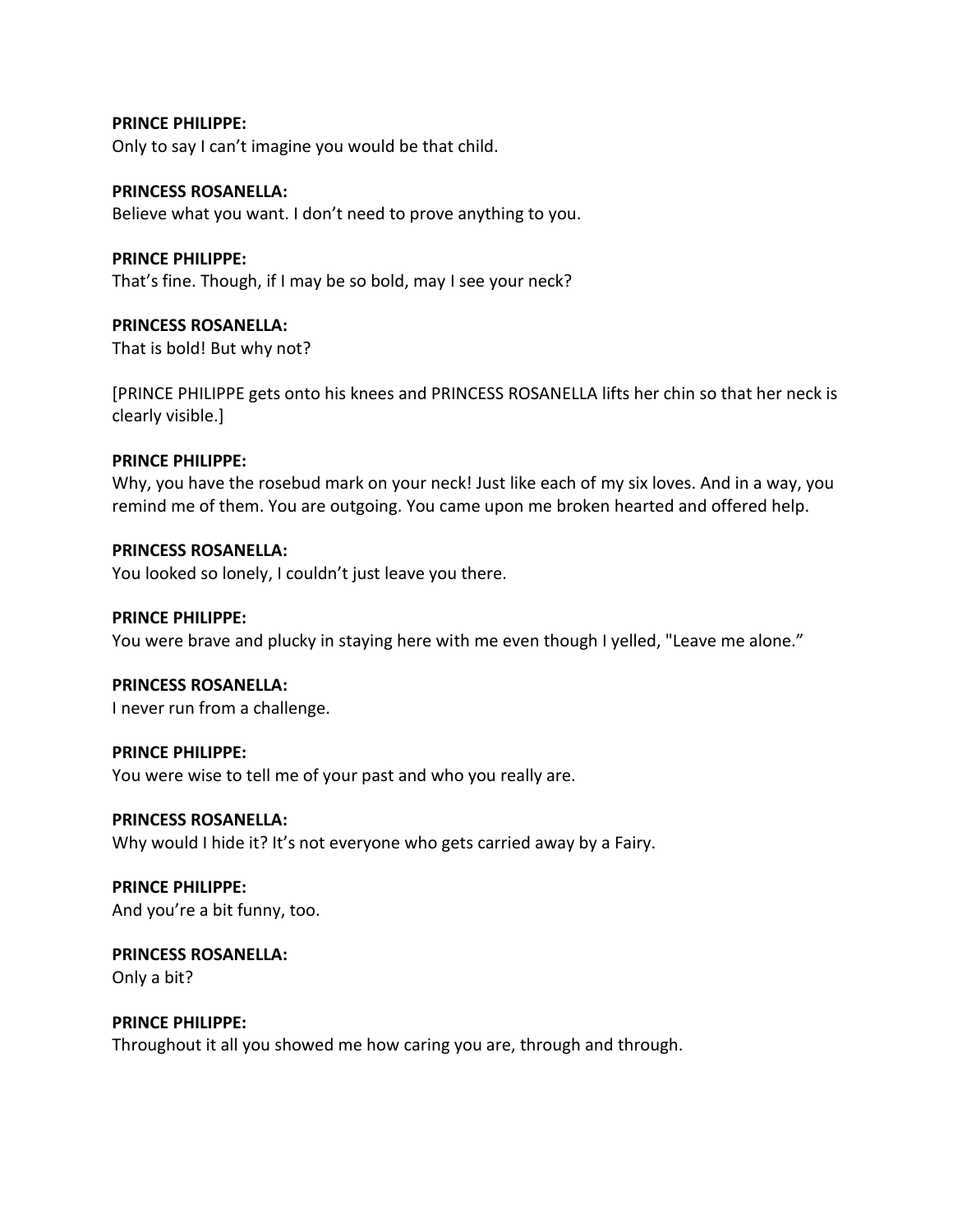## **PRINCESS ROSANELLA:**

Now you're just trying to flatter me.

### **PRINCE PHILIPPE:**

Maybe I am.

[PRINCE PHILIPPE kneels and takes PRINCESS ROSANELLA'S hand. PRINCESS ROSANELLA looks shocked.]

### **PRINCE PHILIPPE:**

I vowed after my six lovelies disappeared, that if I ever met anyone who made me feel the way they did, that I would make her my wife. Princess Rosanella, would you do me the honor of becoming my bride?

[PRINCESS ROSANELLA burps loudly and covers her mouth in embarrassment.]

### **PRINCESS ROSANELLA:**

Oh my gosh! I sometimes do that when I'm nervous! Maybe you no longer feel the same way about me.

#### **PRINCE PHILIPPE:**

On the contrary! I am even MORE CERTAIN you are the ONLY one for me!

#### **PRINCESS ROSANELLA:**

This is crazy! We only just met. Yet you feel you know me well enough to propose.

#### **PRINCE PHILIPPE:**

Yes, it is crazy, but–

[PRINCESS ROSANELLA holds up her free hand to shush him.]

#### **PRINCESS ROSANELLA:**

(*slowly and thoughtfully*) What's crazier is- I feel like I know you, too. Almost well enough to accept.

### **PRINCE PHILIPPE:**

Almost?

#### **PRINCESS ROSANELLA:**

As if we already spent many hours together. And knew each other well. But of course that's impossible.

#### **PRINCE PHILIPPE:**

Well, maybe. Yet that's what I feel, too. Do you think..?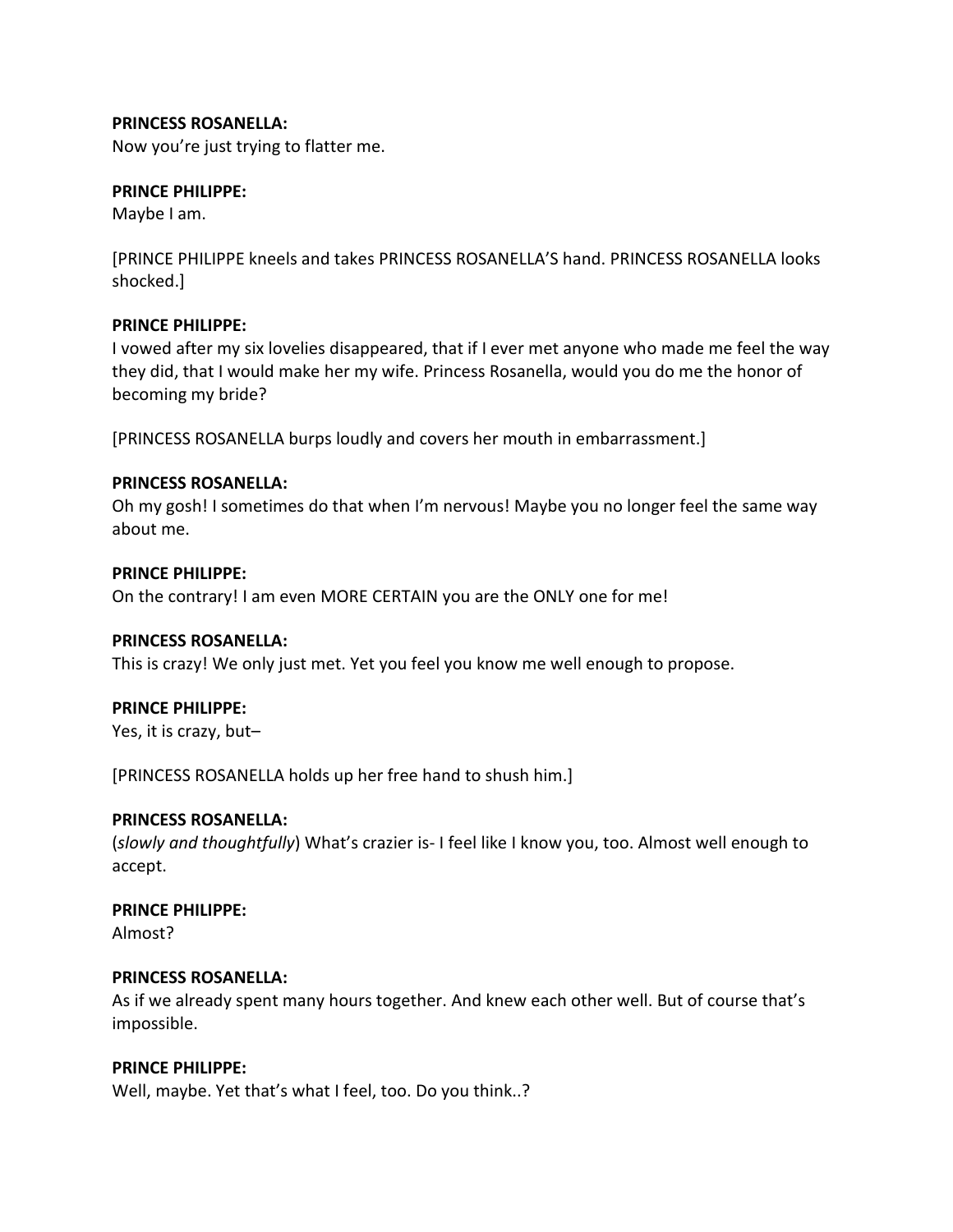## **PRINCESS ROSANELLA:**

Yes. Yes, I will marry you!

[The sound of wind chimes fills the air. FAIRY DAISY runs onto the stage but she is too late. She sees the PRINCE and PRINCESS embracing and she skids to a stop with her hands over her mouth as if she is stifling a scream.]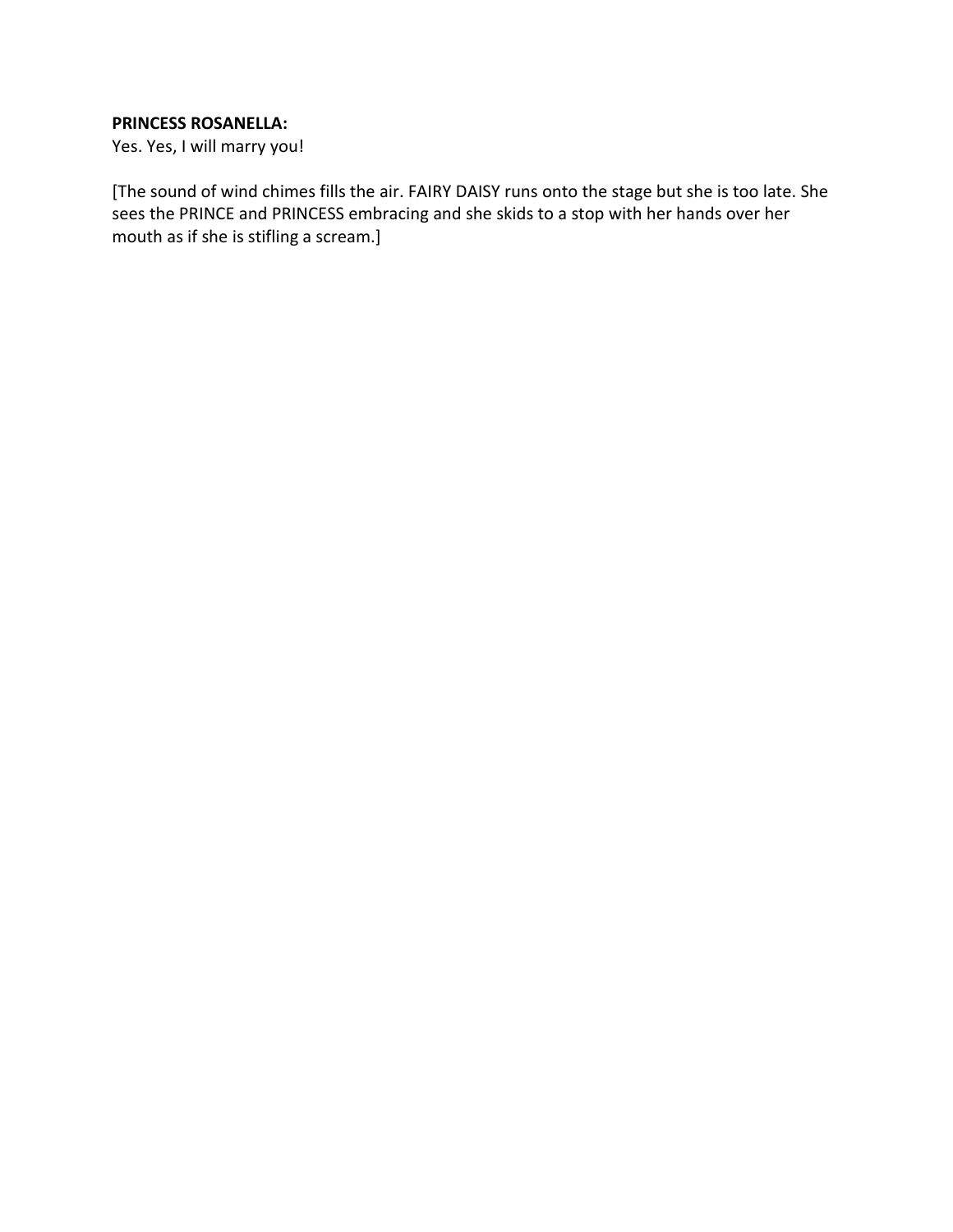## **Scene 6 – Wedding Day**

[**Stage set:** Same as previous scene. However, the castle is decorated with flowers and banners wherever possible for the grand wedding day. WEDDINGS GUESTS and/or stagehands can bring on decorations before scene begins.]

[Everyone enters, except for FAIRY ROSE and FAIRY DAISY. Guests begin celebrating and pretending to talk to each other. They stay towards the back of the stage.]

[The sound of wind chimes is heard offstage. FAIRY ROSE and FAIRY DAISY enter holding wedding gifts. They have a side conversation, so they should stay towards the front of the stage. Optional: If it isn't too much, they can come on stage in the carriage from Scene 4 - however this time it has a banner across it that reads "HEAD OF FAIRYLAND." They can "park" the carriage wherever is convenient.]

## **FAIRY DAISY:**

It's nice to travel by carriage once in a while, Fairy Rose.

#### **FAIRY ROSE:**

Like mortals, right? I have to say, Fairy Daisy, you are handling the loss of the contest with grace.

#### **FAIRY DAISY:**

You won fair and square. But since you brought it up, I am curious to know HOW you won.

#### **FAIRY ROSE:**

Well you already know I took Rosanella into my care when she was only five years old. What you don't know is that I divided her character into six equal parts.

#### **FAIRY DAISY:**

You split her personality to make the six princesses?

#### **FAIRY ROSE:**

Exactly! Once I was certain that the Prince was in love with all six, I took them back and unified them to the original Princess Rosanella. He couldn't help but fall in love with her.

## **FAIRY DAISY:**

What an original idea!

#### **FAIRY ROSE:**

Thank you. Though now that our contest is settled, I can't help wondering about something else.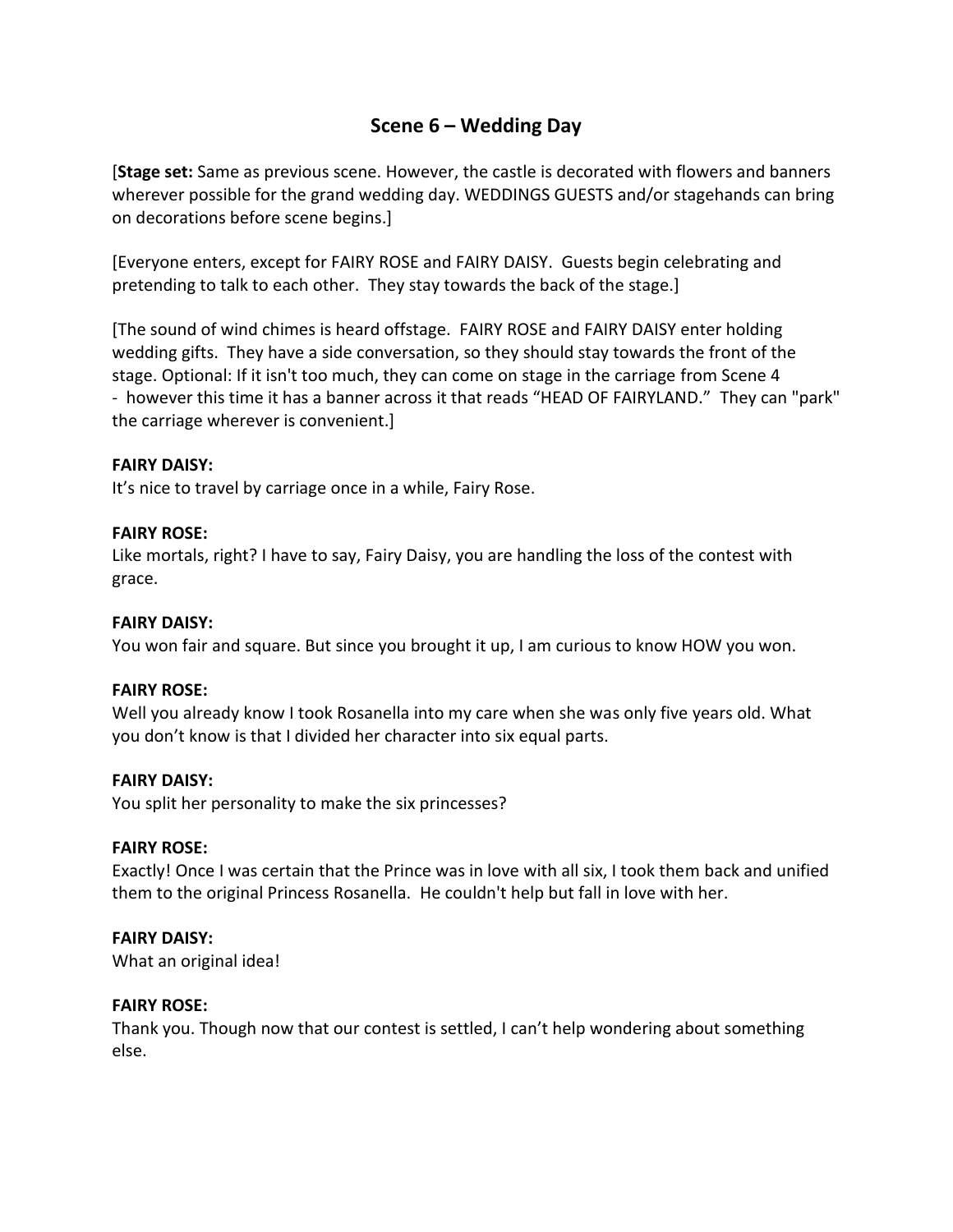## **FAIRY DAISY:**

What?

## **FAIRY ROSE:**

(*waves behind her to Princess Rosanella and Prince Philippe, and the royal couple waves back*) The first royal child, of course. Feel like making a contest? What do you say – boy or girl?

### **FAIRY DAISY:**

Fairy Rose, give it a rest! I've had about all I can handle with contests for awhile. Besides, you're Head of Fairyland now. Should you really be doing this sort of thing anymore?

### **FAIRY ROSE:**

Ah well, I suppose. You are sensible, Fairy Daisy. And creative – the whole contest was your idea in the first place. You know, you have many parts to you, too.

### **FAIRY DAISY:**

I certainly hope you're not thinking about dividing ME into six equal parts!

### **FAIRY ROSE:**

I don't have to. (*arm over Fairy Daisy's shoulder*) I already know all the parts that make you such a good friend.

## **FAIRY DAISY:**

Aww! (*arm over Fairy Rose's shoulder*) What do you say we join the wedding reception?

[FAIRY ROSE and FAIRY DAISY turn and move over to the wedding ceremony. Everyone turns to see them and cheers.]

**KING LOUIS:** NOW it's a party!

## **QUEEN LOUISE:**

Say, that's the one! The one that fairy can flip somersaults in the air!

#### **KING LOUIS:**

You must entertain our wedding party with your wonderful flying tricks!

## **FAIRY ROSE:**

Your reputation precedes you.

**FAIRY DAISY:** How did word get out?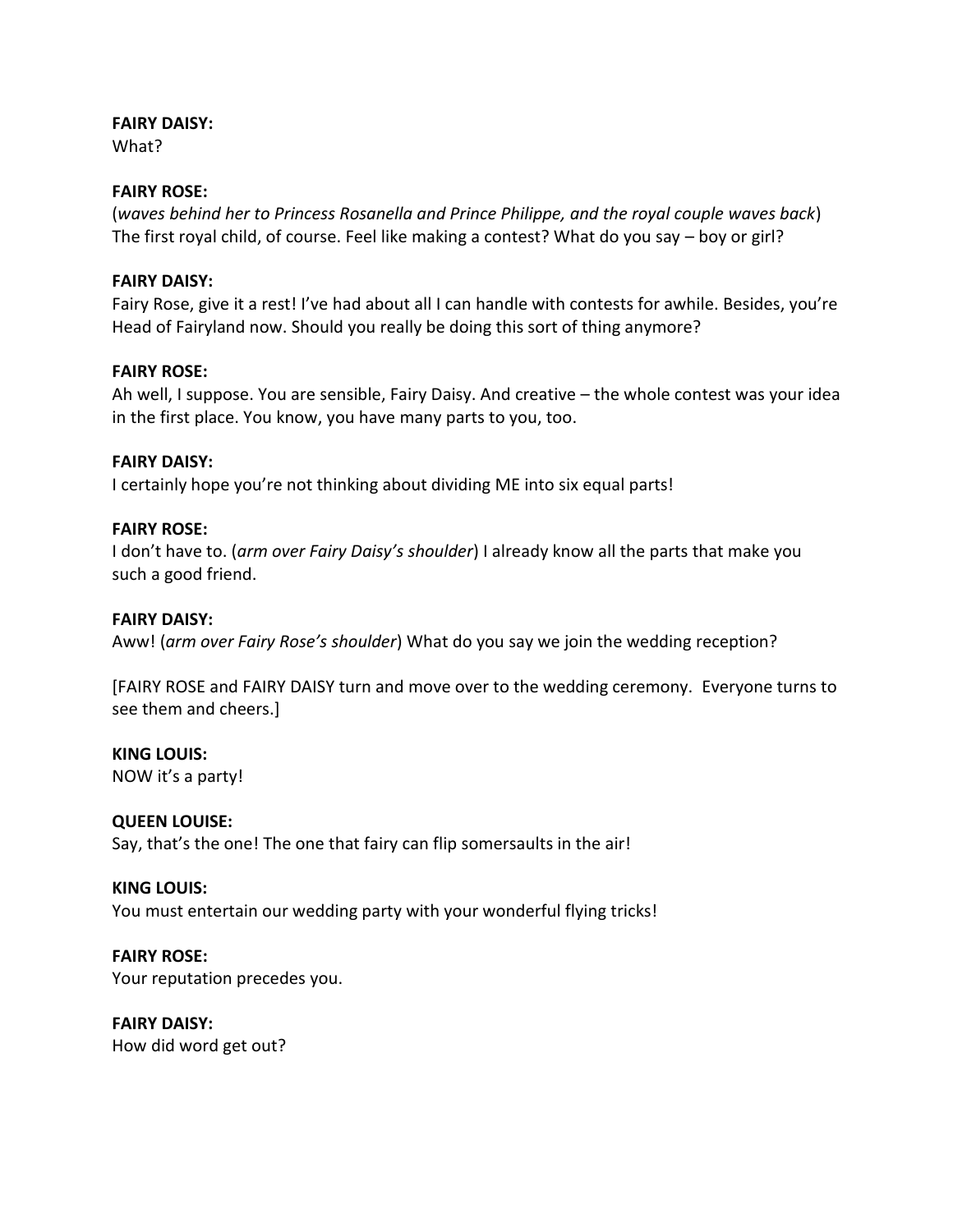**FAIRY ROSE:** You're the one they want.

**FAIRY DAISY:** Very well. The crowd calls. (*exits*)

[CROWD cranes necks upward in one direction.]

**CROWD:**

Look!! Oooh!

[Then CROWD turns its heads together to look upward in the opposite direction.]

## **CROWD:**

Aaah!

## **NARRATOR:**

And so Princess Rosanella and Prince Philippe were married in a wedding all would remember. Fairy Rose became Head of Fairyland and Fairy Daisy became her closest adviser. And they all lived happily ever after.

[If you have curtains, close them now.]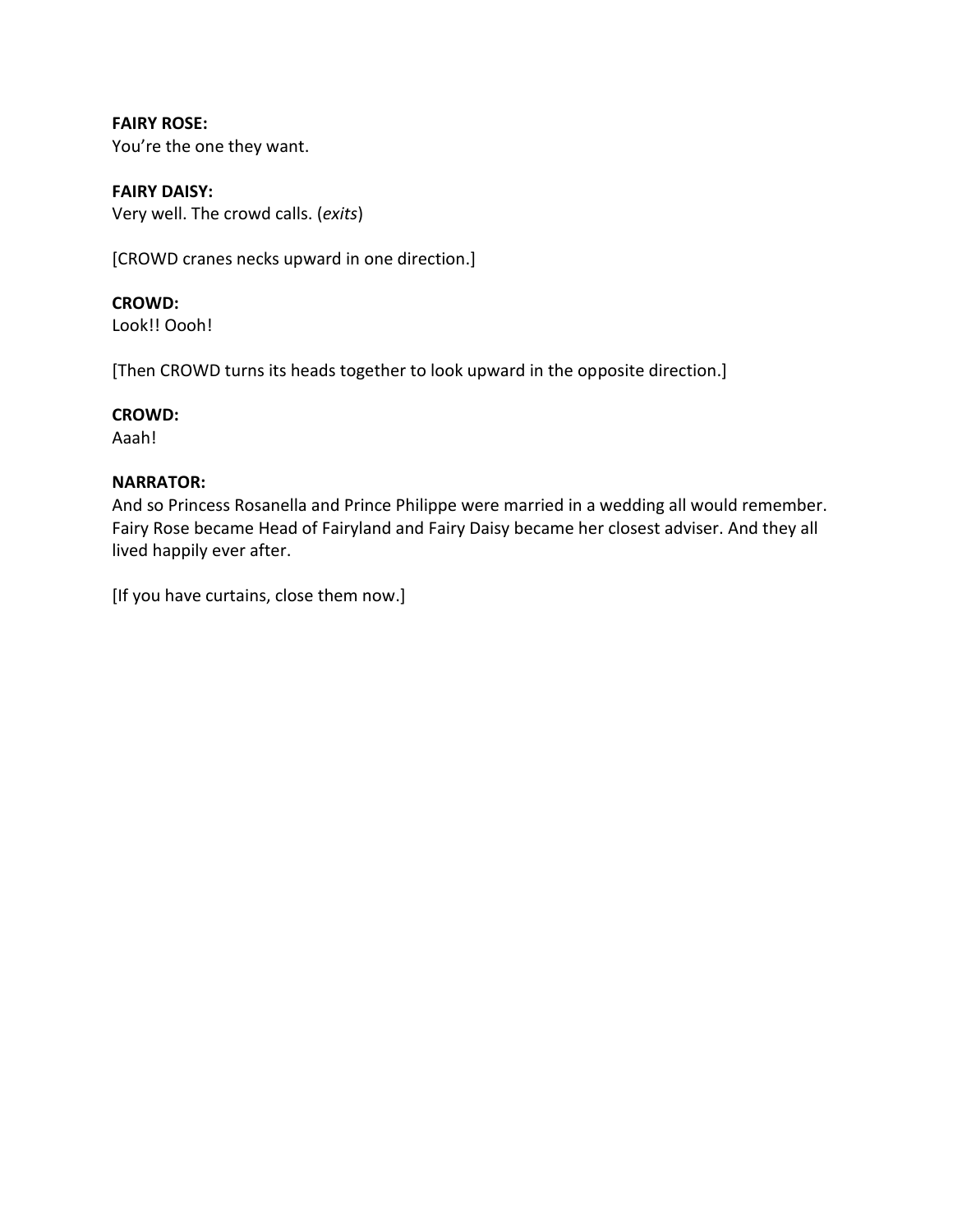

# **Performance Notes for Contest of the Fairies**

# **THREE WAYS THAT STUDENTS AND TEACHERS CAN UTILIZE THIS PLAY**

1. *Students can read the play aloud while sitting in the classroom.* Ask the readers to skip all bracketed stage directions. You may prefer to rotate your actors to give all students a chance to read the speaking parts.

2. *Students can perform the play in the classroom.* Clear an area that can be used as the stage. Have the audience sit on the floor in front of the stage. Students in the play can make simple costumes and/or sets as described below. When the scene change, the characters "on stage" simply walk to the back of the room where they wait until their next appearance "on stage."

3. *Students can perform the play on stage.* Refer to the production notes that follow. Ask the actors to enter from the back of the room and move through the audience as they approach the stage.



- NARRATOR Dressed to impress in nice clothes.
- FAIRIES-All FAIRIES Bright colored leotards and tutus (or big skirts). To differentiate the FAIRIES, you can assign each fairy a specific color or colors. If possible, wings and glitter. You can buy costume wings, or make wings out of… You can sprinkle glitter on the wings, and anywhere else on the costume.
- CARRIAGE FAIRIES The same attire that they wore as FAIRIES but with vests that say "FAIRYLAND CARRIAGE SERVICE". Vest can be made from paper bags (by cutting a neck hole in the closed end up the bag and arm holes on the sides), and the words can be done with bright paint and glitter. Decorate vests in any other way you'd like.
- 6 NURSEMAIDS White aprons overtop their princess costumes. (They also play the role of the 6 PRINCESSES and the 6 WEDDING GUESTS- see below for those costumes.)
- PLUCKY PURPLE A purple dress or outfit and a crown.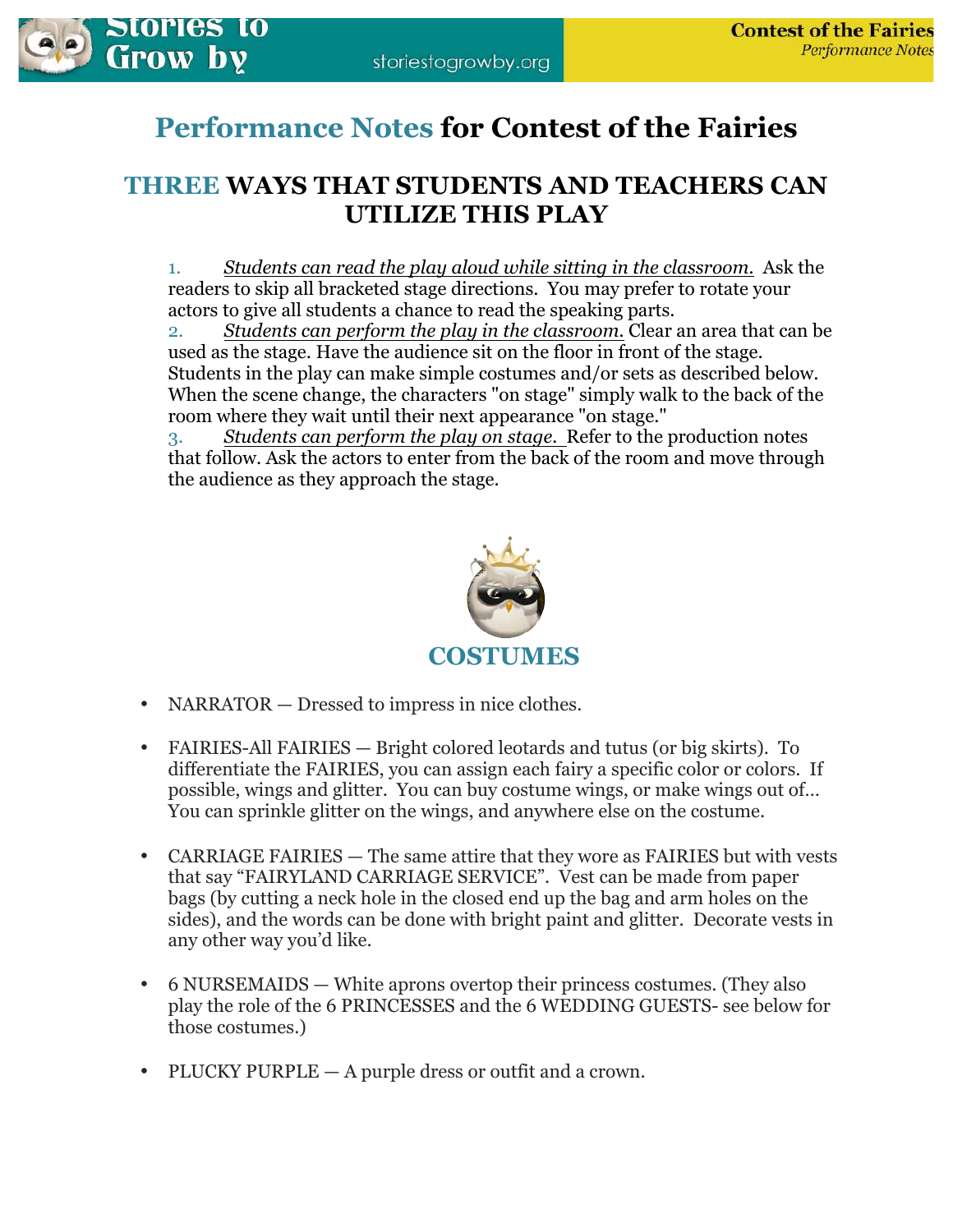

Stories to

- CARING CHERRY A bright red dress or outfit and a crown.
- FUNNY FUSCHIA A fuchsia dress or outfit and a crown.
- BRAVE BLUE A blue dress or outfit and a crown.
- WISE WINTERGREEN A dark green dress or outfit and a crown.
- OUTGOING ORANGE An orange dress or outfit and a crown.

\*Note: 6 PRINCESSES all wear crowns. You can buy crowns or make them out of construction paper.

- 6 BEES Yellow shirts and black shorts or pants, to be worn under other costumes. (BEES also play FAIRIES and CARRIAGE FAIRIES so it may be easiest to wear the BEE costume as the bottom layer). Antenna headbands, made by wrapping pipe cleaners around headbands.
- PRINCE MILIFOR A crown, a cape, a dress shirt and black pants. Adds a tie and pins a flower to his cape for the wedding in Scene 6. To make this easy, stagehands can bring on a clip-on tie and a clip-on flower, and assist with putting them on.
- KING LOUIS A sleeping gown for Scene 2, which can be worn over his other costume. For the rest of the play, a crown, red robe, dark pants, and dark shoes.
- KING HENRY A sleeping gown for Scene 2, which can be worn over his other costume. For the rest of the play, a crown, red robe, dark pants, and dark shoes.
- QUEEN LOUISE A robe or nightgown in Scene 2, which can be worn over her other costume. For the rest of the play, a crown and a red robe over a long dress.
- QUEEN HENRIETTA A robe or nightgown in Scene 2, which can be worn over her other costume. For the rest of the play, a crown and a red robe over a long dress.
- PRINCESS ROSANELLA A dark pink dress and a crown. Adds a veil and for the wedding in Scene 6. To make this easy, a stagehand can bring on a clip-in veil and assist with putting it on.
- WEDDING GUESTS Nice, somewhat "dressy" clothes. There should be enough time to have them change out of their princess costumes into another costume. If so, 3 MALE WEDDING GUESTS can wear black or brown pants and a light colored button-up shirt and 3 FEMALE WEDDING GUESTS can wear light colored dress or outfit. If not, they can wear new costume over top, OR just add new pieces to their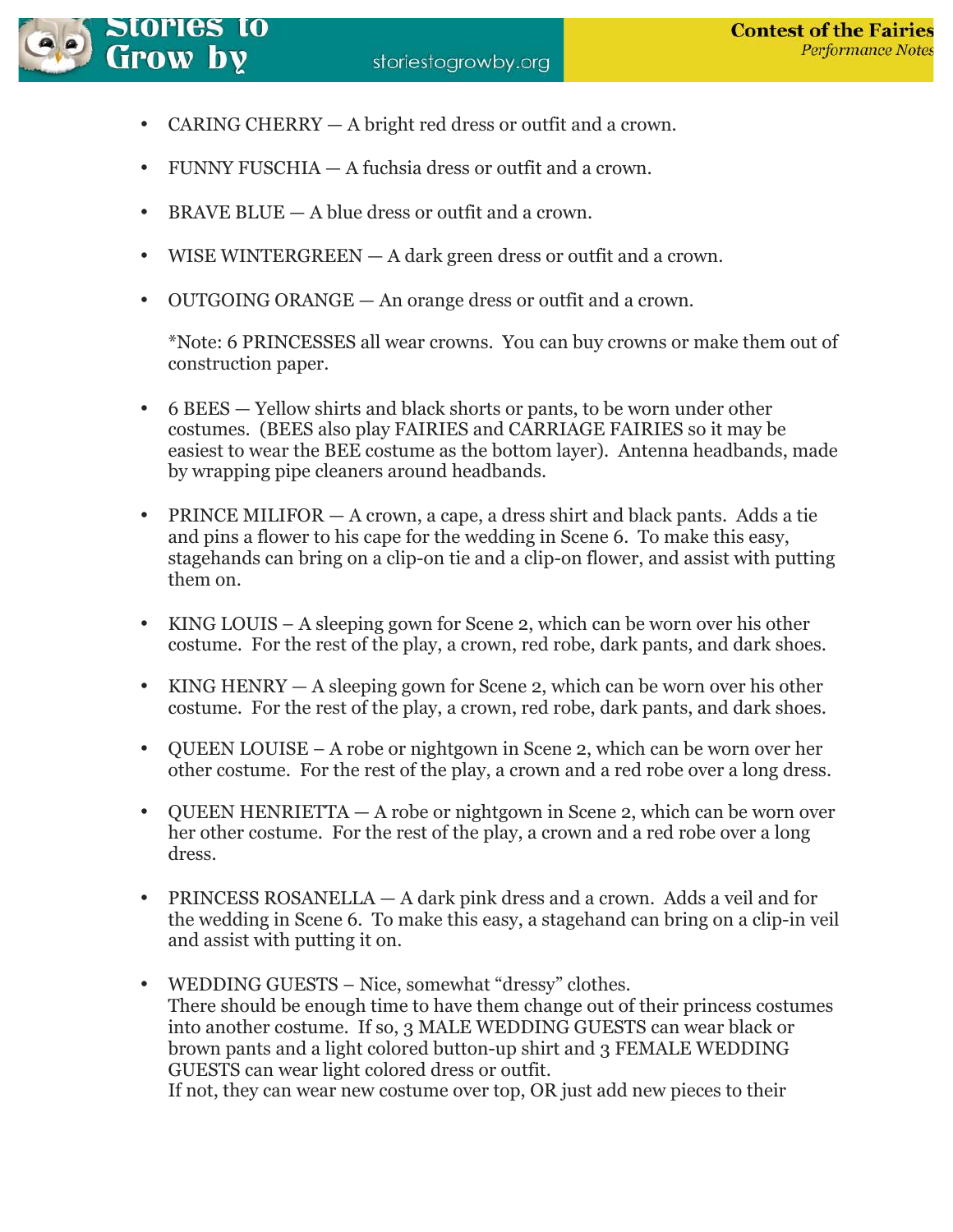princess costume to make it obvious it is a different character. If it makes things easier, they can all be FEMALE WEDDING GUESTS.

• PAINTER — A white oversized shirt, with a large bow tied under the collar and a beret, if possible.



## **Scene 1**

Stories to

**Grow by** 

• A large cup and popcorn bucket for FAIRY SPARKLE. You can make these out of cardboard. They do not have to be 3D, as long as one side is painted to look like the item- you can paint both red and white.

## **Scene 2**

- 2 blankets and 4 pillows to cover the beds.
- 2 hairbrushes, one for each QUEEN.
- A pink rose in a vase to place on QUEEN LOUISE'S night table. You can use a cup (no glass on stage) and make a flower out of pipe cleaners and construction paper.
- Two candles- one for each KING to blow out. If you have access to fake LED candles, you can use these. When the KINGS each leans over to blow out their candle, they can flip the switch to turn the candle off. If you don't have LED candles, you can make candles out of construction paper and flashlights. Wrap white or yellow construction paper around a flashlight. Cut out a hole for the flashlight on-off switch. When it's time to blow out the candle, the KINGS can just turn of their flashlights.
- Two scrolls- one for each KING to read. These can be made from white or brown construction paper.

## **Scene 3**

- A handkerchief for QUEEN LOUISE to use.
- 6 baskets. Each basket has a different colored blanket or piece of fabric draped over the sides of it. The blanket colors should correspond to the names of the princesses just as their dresses do. See costume notes.

## **Scene 4**

- Wind chimes to be heard offstage.
- A large carriage. This can be cut out from a large piece or several pieces of cardboard. Draw the shape of a carriage, making sure to draw out where the window will be. Cut the carriage out, and cut the window out.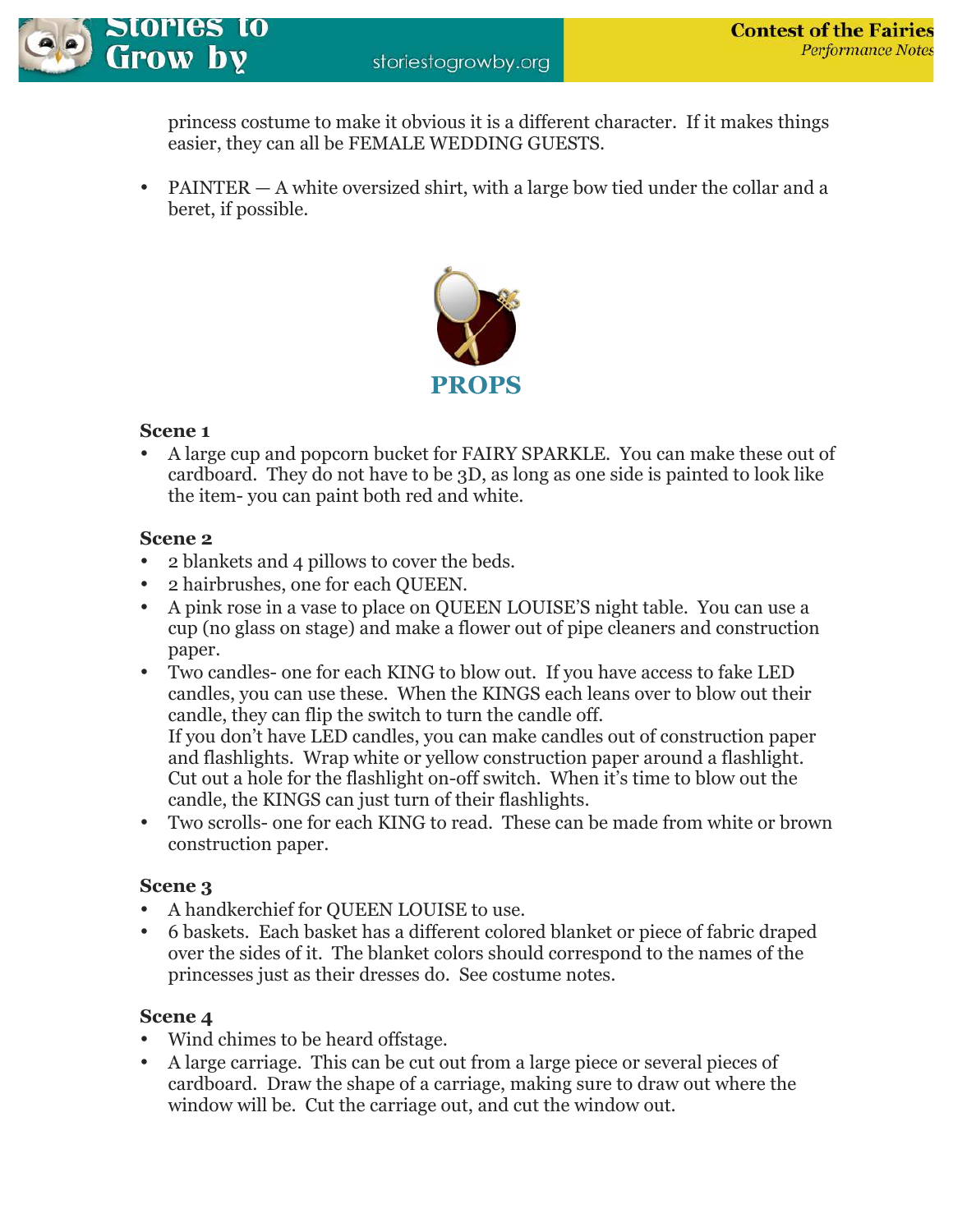

Note: The cut-out should be big enough so that FAIRY CONSTANCE and FAIRY FLIGHT can walk on the back side of it and be seen through the window cut-out.

 Attach handles at the front end and back end so it can be carried by the 4 CARRIAGE FAIRIES. You can duct tape broom handles on the backside of the carriage that no one will see. 2 FAIRIES carry the handles at the front and 2 FAIRIES carry the handles at the back.

 Cut wheels out of cardboard and attach to the bottom of the carriage. Paint the carriage any color you want, and add anything else you'd like to fancy it up. Below is an example of a shape and style you could make:



## **Scene 5**

• Wind chimes to be heard offstage.

## **Scene 6**

- Streamers and flowers to decorate the garden with. These can be brought on by WEDDING GUESTS and/or stagehands, and taped to the fountain and the bench. Another option is to have WEDDING GUESTS or stagehands hold up the banner(s).
- Optional: Cardboard cut-out of carriage from scene 4 with banner that reads "Head of Fairyland" draped across it.
- Two wedding gifts, one for FAIRY DAISY and one for FAIRY ROSE. These can be small boxes wrapped in nice paper with a bow.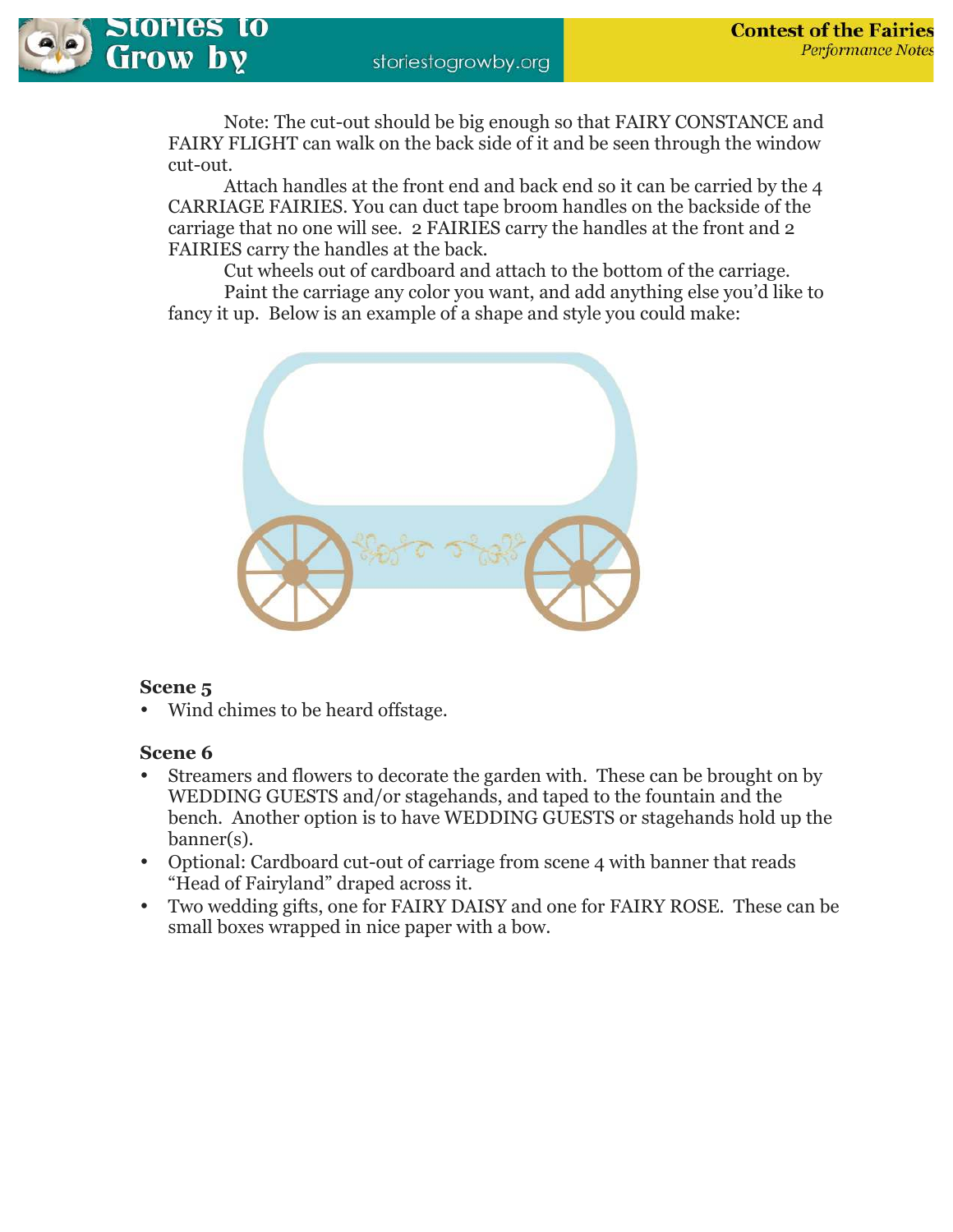



To make scene changes easy, the stage can be divided in two.

One half of the stage will be the castle bedrooms. Divide this side into two sections, one for KING LOUIS and QUEEN LOUISE and one for KING HENRY and QUEEN HENRIETTA.

The other half of the stage is the royal garden.

You can make a backdrop to show the different locations, or just rely on the set pieces. Scene one, Fairyland, will take place at the front of the stage, in front of the other set pieces.

 **Scene 1** – Fairyland is indicated by 4 mushroom stools, which FAIRIES sit on. They are placed in front of the other sets.

 The stools can be made covering milk crates with brown construction paper on the sides and brightly colored pillows on top.

 Optional: A few small bushes and/or trees made from cardboard. You can put them in flower pots so that they will stand and be scene.

 Note: At the end of Scene 1, the mushroom stools and greenery is removed. They can be taken off by the fairies as they exit, or stagehands can help when scene is done.

• **Scene 2** – One half of the stage is the two royal bedrooms, each represented by a bed and a nightstand next to the bed. You can use a small table as a nightstand. You can use chairs and milk crates to make the beds. You will need four chairs and four crates altogether. (You can use the same crates from the previous scene if it's not too difficult. Stagehands or FAIRIES can move the crates at the end of Scene 1 to their place in front of the chairs, covering them with the bedding.)

 For each bed, push two chairs together and place two crates in front of them, ottoman-style. Cover the chairs and crates in some blankets/sheets or some type of fabric. Place pillows and a blanket on top. Do this for both bedrooms.

 On QUEEN LOUISE'S side, there is also another small table. There is a brush and a vase with a pink rose on the table.

 Optional: A stonewall backdrop. You can make this by dipping sponges in gray paint and stamping a piece of cardboard. You can make the two bedrooms have slightly different backdrops.

Note: To give the affect of two separate bedrooms, you can angle each